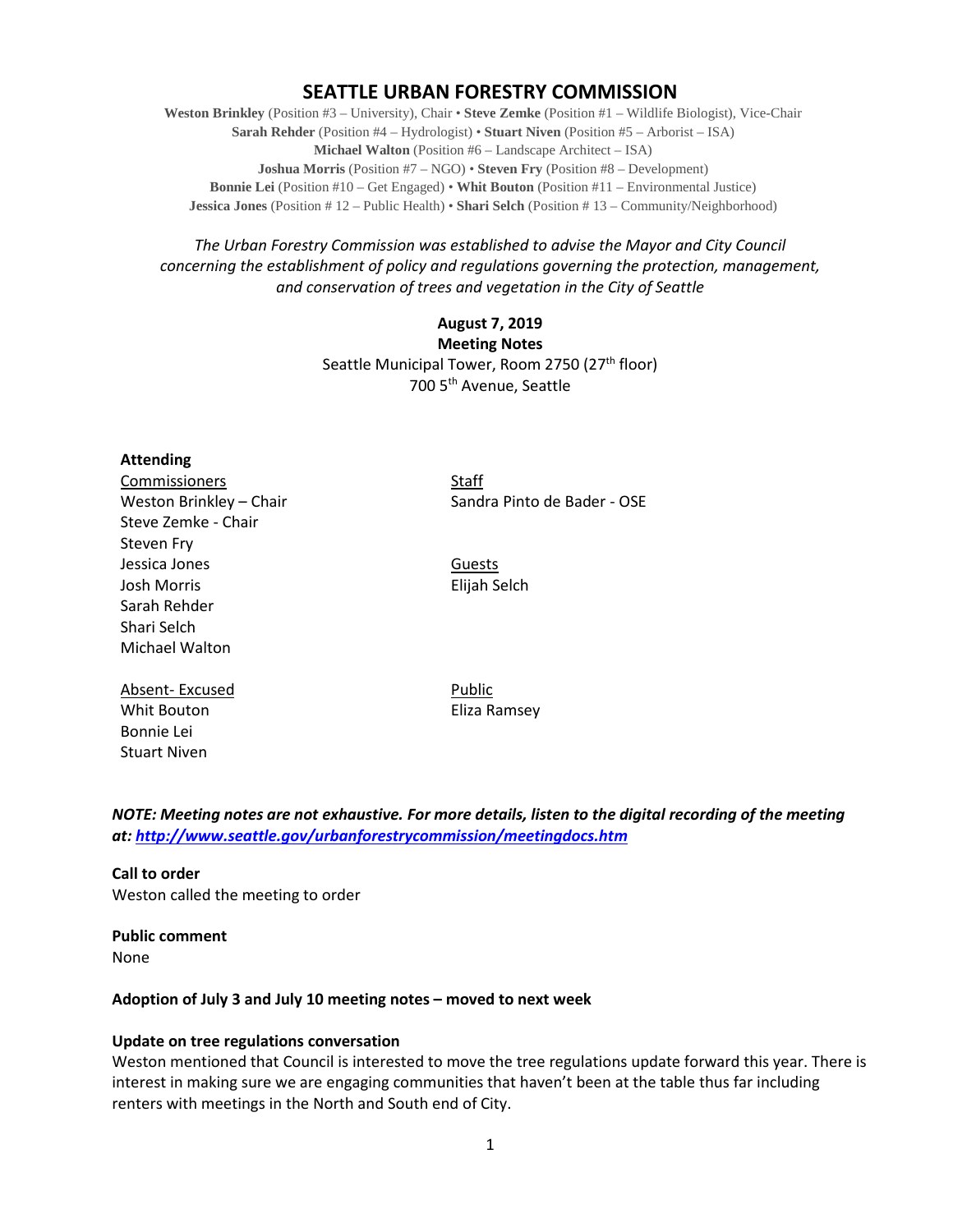The UFC group met with DM Moseley. It was a positive meeting with the MO agreeing for SDCI and OSE to spend staff time for engagement.

Steve Zemke asked where things were in terms of the instruction DM Moseley made. Would like to have a discussion on what has been proposed.

The UFC brainstormed ideas to move the work forward and engage community. Some of the ideas include:

- Sandra will extend an invitation to SDCI and Central Staff to continue the conversation and meet with the small group to answer any questions.
- The Nature Conservancy is doing the rooted in Puget Sound campaign maybe a way to share information. It's also a good idea to use the UFMP update process in partnership with the tree regulations piece.
- Clearly stating what the ordinance is proposing and stating that other cities are doing similar things would help.
- It's unlikely that we'll get detailed input from people that are not already involved with trees. We need to provide the info in a way that will engage them.
- Use Next Door, community meetings, instead of them coming to us. Survey to farmers market.
- Does it have to be a physical event?
- Use SDCI's list on permits or other.
- Staying high-level would be helpful
- Get a broader showing of support for trees in Seattle.
- The ordinance needs to be simplified making the important points short and clear.
- The Commission discussed the approach and the timeline for an ordinance to move forward this year.
- Sandra was tasked with putting together a two-pager stating the benefits of trees and UF, why important to protect, and what would the ordinance do.
- Steve shared the website Dontclearcutseattle.com

Sandra to create a separate section in the Resources page for the tree regulations draft and input received. SDCI updated two documents: TIP 242 and 103.

# **Work Plan review**

The UFC adopted the 8/7/19 version of the work plan

**ACTION: A motion to approve the 2019 work plan as amended was made, seconded, and approved.**

# **Public comment** None

**New Business** Steve is encouraging the UFC to look at the climate crisis next year,

**Adjourn**

**Public input: (see posted notes)**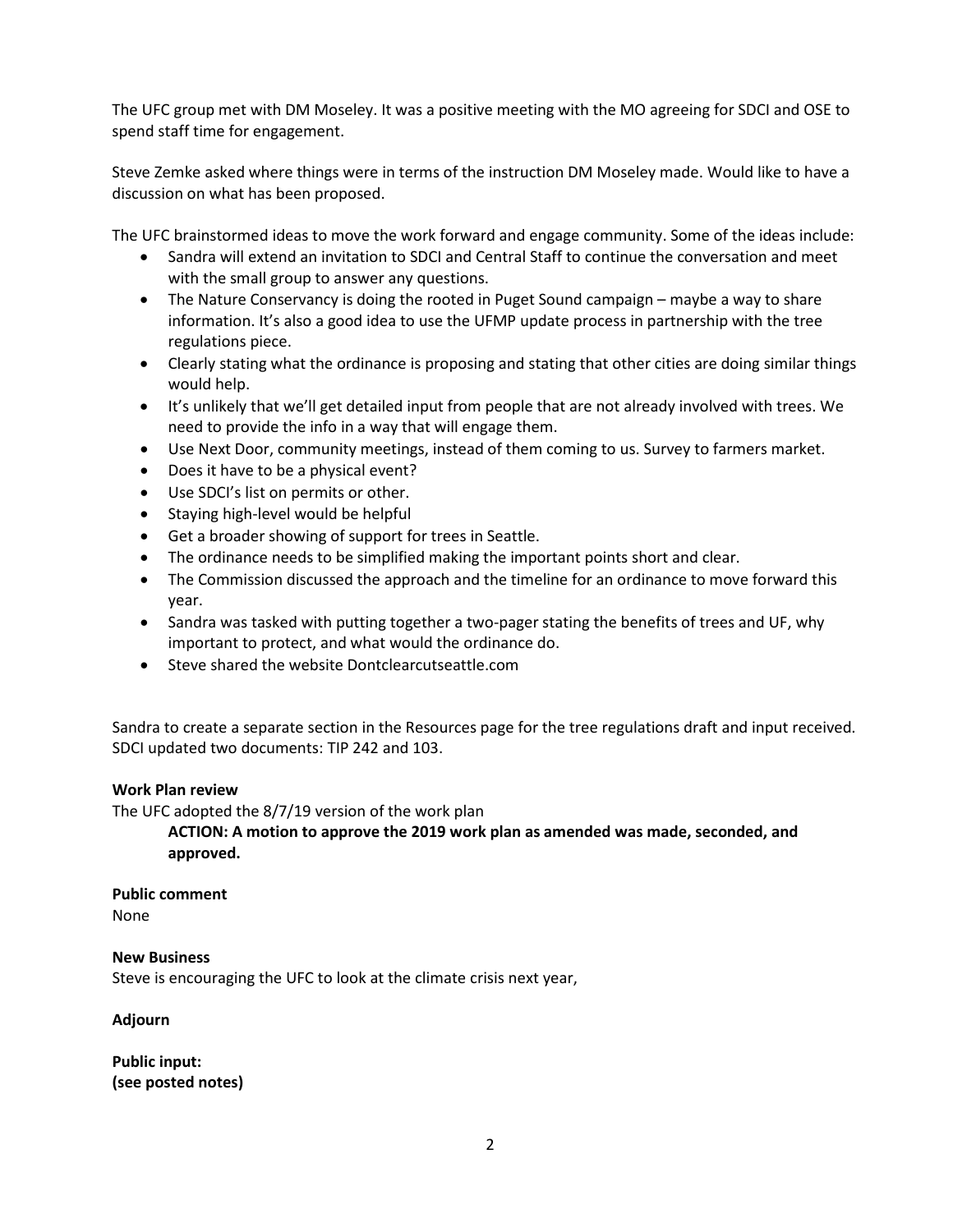From: Kathleen Hegarty <info@sg.actionnetwork.org> **Sent:** Saturday, July 27, 2019 8:59 AM **To:** Pinto de Bader, Sandra <Sandra.Pinto\_de\_Bader@Seattle.gov> **Subject:** Please preserve Seattle's valuable and irreplaceable tree canopy

# **CAUTION: External Email**

Sandra Pinto de Bader,

Seattle continues to lose its trees. Please update Seattle's Tree Protection Ordinance now. I support the latest draft by the Seattle Urban Forestry Commission.

Kathleen Hegarty [katiehegarty@yahoo.com](mailto:katiehegarty@yahoo.com) 9222 30th Ave NE Seattle, Washington 98115

**From:** Anne Roda <info@sg.actionnetwork.org> **Sent:** Saturday, July 27, 2019 11:38 AM **To:** Pinto de Bader, Sandra <Sandra.Pinto\_de\_Bader@Seattle.gov> **Subject:** Please update the tree ordinance now

## **CAUTION: External Email**

Sandra Pinto de Bader,

Please update Seattle's Tree Protection Ordinance as recommended in the latest draft by the Seattle Urban Forestry Commission.

This is deeply important for Seattle, the whole region and ultimately the planet.

Thank you!

Anne Roda [a.roda@comcast.net](mailto:a.roda@comcast.net)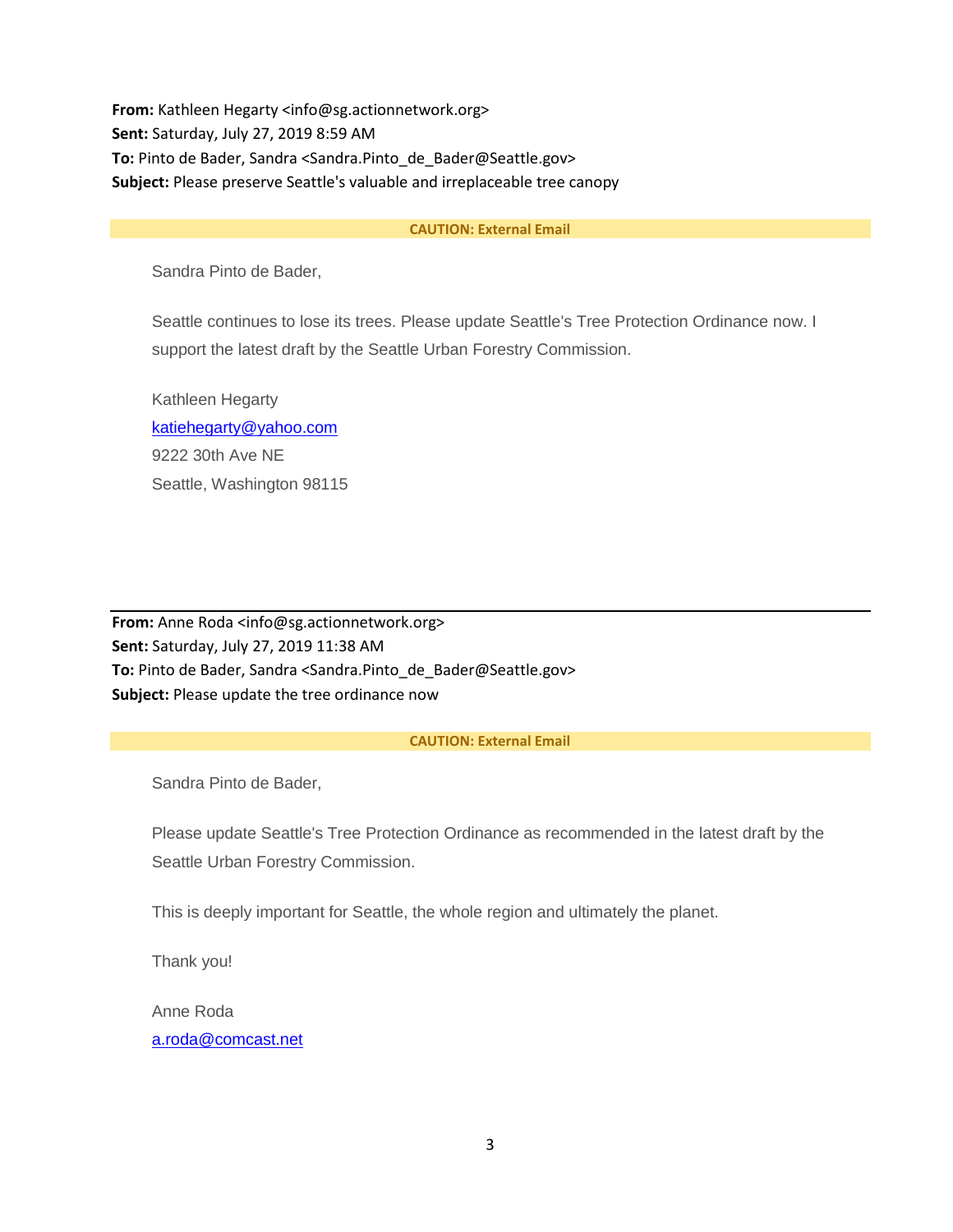1130 N 82nd St #A Seattle, Washington 98103

**From:** Patricia Cannon <info@sg.actionnetwork.org> **Sent:** Saturday, July 27, 2019 3:11 PM **To:** Pinto de Bader, Sandra <Sandra.Pinto\_de\_Bader@Seattle.gov> **Subject:** Please update the tree ordinance now

# **CAUTION: External Email**

Sandra Pinto de Bader,

Please update Seattle's Tree Protection Ordinance as recommended in the latest draft by the Seattle Urban Forestry Commission.

Patricia Cannon [pattycannon@gmail.com](mailto:pattycannon@gmail.com) 8160 21 Avenue NE Seattle , Washington 98115

**From:** Annie Thoe <info@sg.actionnetwork.org> **Sent:** Wednesday, July 31, 2019 10:09 AM **To:** Pinto de Bader, Sandra <Sandra.Pinto\_de\_Bader@Seattle.gov> **Subject:** Save our legacy tree canopy, Fight Global Warming Now!

## **CAUTION: External Email**

Sandra Pinto de Bader,

Your are in position to do something right now to stop Seattle from losing our large trees and canopy to fight global warming-- which can't be replaced by planting little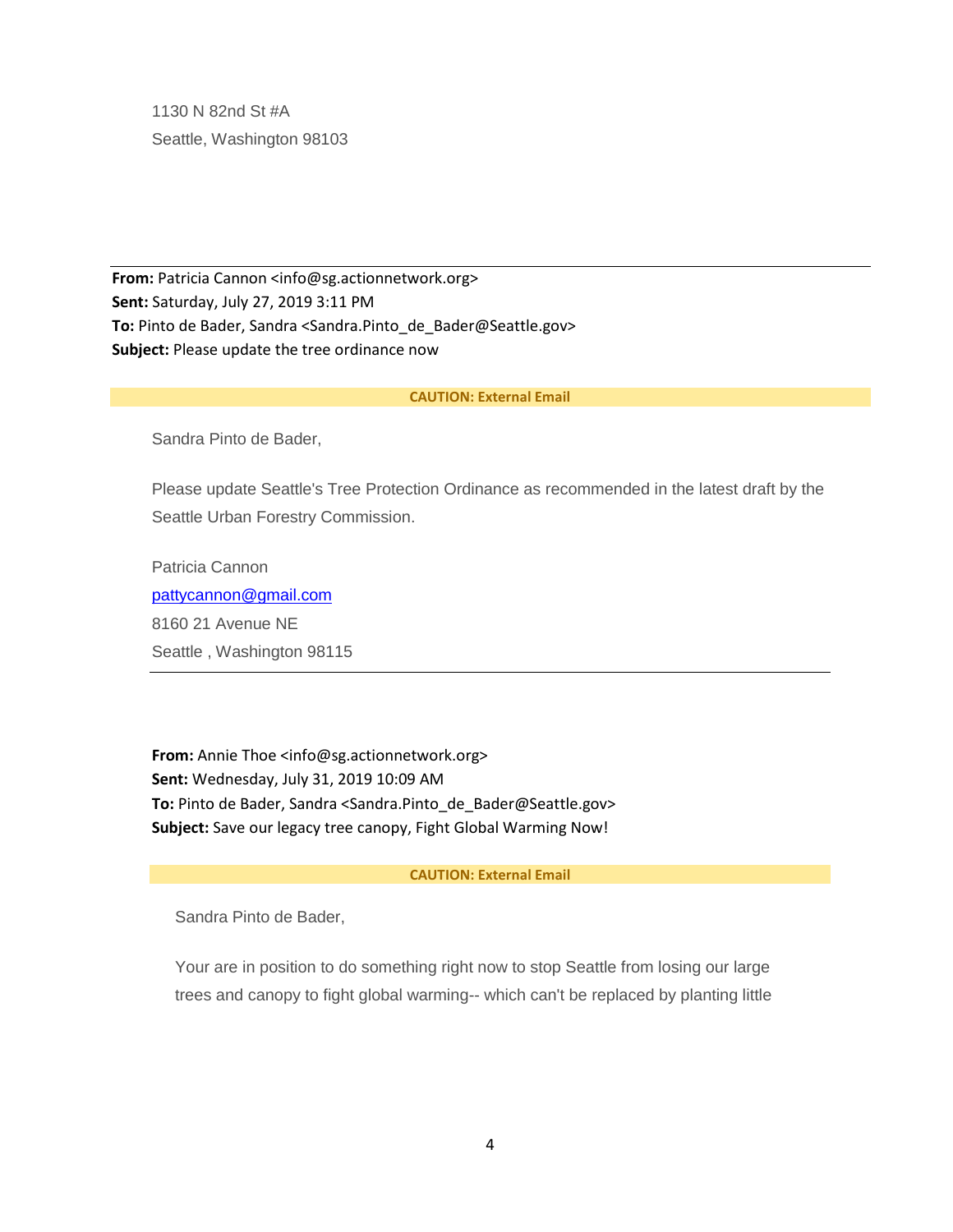ornamental ones. Ethopia is prioritizing tree planting with 350 million trees already planted in one day! It's unimaginable that we keep cutting our large trees down and can't design around them. Aren't we smarter than that-- is greed the only force that runs our government? We can't afford to cut these trees when we need to be planting twice as many more to stop global warming. Temperatures are rising, air and water quality is worsening, fires-- what more evidence and facts do you need to act now? Please update Seattle's Tree Protection Ordinance now. I support the latest draft by the Seattle Urban Forestry Commission. Be the change by enforcing this new updated ordinance-- and also pass a budget to enforce it. Enforcement is the critical action we need to save our trees and keep our country healthy and vibrant. Thank you for your service! Annie Thoe

Annie Thoe [anniethoe@gmail.com](mailto:anniethoe@gmail.com) 2201 NE 120th St Seattle, Washington 98125

**From:** Gayle Janzen <info@sg.actionnetwork.org> **Sent:** Thursday, August 01, 2019 10:54 PM **To:** Pinto de Bader, Sandra <Sandra.Pinto\_de\_Bader@Seattle.gov> **Subject:** I Urge you update the tree ordinance now

# **CAUTION: External Email**

Sandra Pinto de Bader,

Like more and more people in Seattle, I am extremely upset that the developers are allowed to cut down old growth and exceptional trees, so they can put in McMansions. As you are aware, climate change is upon us, so we desperately need a strong, enforceable tree ordinance, and a moratorium on clear cutting until that ordinance is passed. We need more trees - not more McMansions. You can increase housing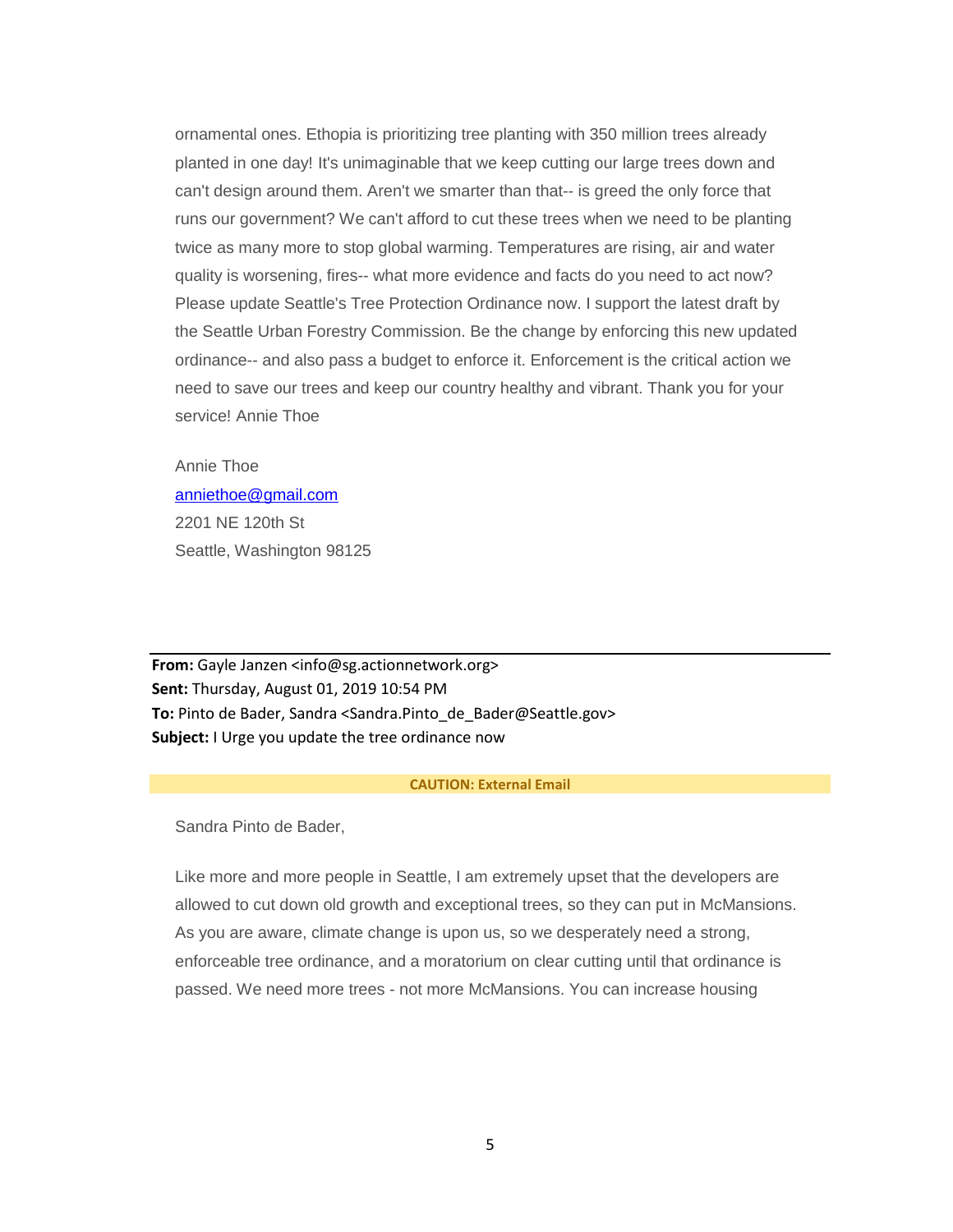without cutting down so many trees. We are sick as we watch our tree canopy being destroyed.

Therefore, I urge you to update Seattle's Tree Protection Ordinance as recommended in the latest draft by the Seattle Urban Forestry Commission.

Gayle Janzen [cgjanzen@comcast.net](mailto:cgjanzen@comcast.net) 11232 Dayton Ave N Seattle, Washington 98133

**From:** MARIANA SINTAY <info@sg.actionnetwork.org> **Sent:** Friday, August 02, 2019 6:29 AM **To:** Pinto de Bader, Sandra <Sandra.Pinto\_de\_Bader@Seattle.gov> **Subject:** Please preserve Seattle's valuable and irreplaceable tree canopy

# **CAUTION: External Email**

Sandra Pinto de Bader,

Seattle is continuing to lose its tree canopy. "Trees create rain."

Please update Seattle's Tree Protection Ordinance now. I absolutely support the latest draft by the Seattle Urban Forestry Commission.

MARIANA SINTAY [MARIANA.SINTAY@GMAIL.COM](mailto:MARIANA.SINTAY@GMAIL.COM) 11312 12TH AVE NE SEATTLE, Washington 98125

**From:** Heidi Siegelbaum <info@sg.actionnetwork.org> **Sent:** Friday, August 02, 2019 12:13 PM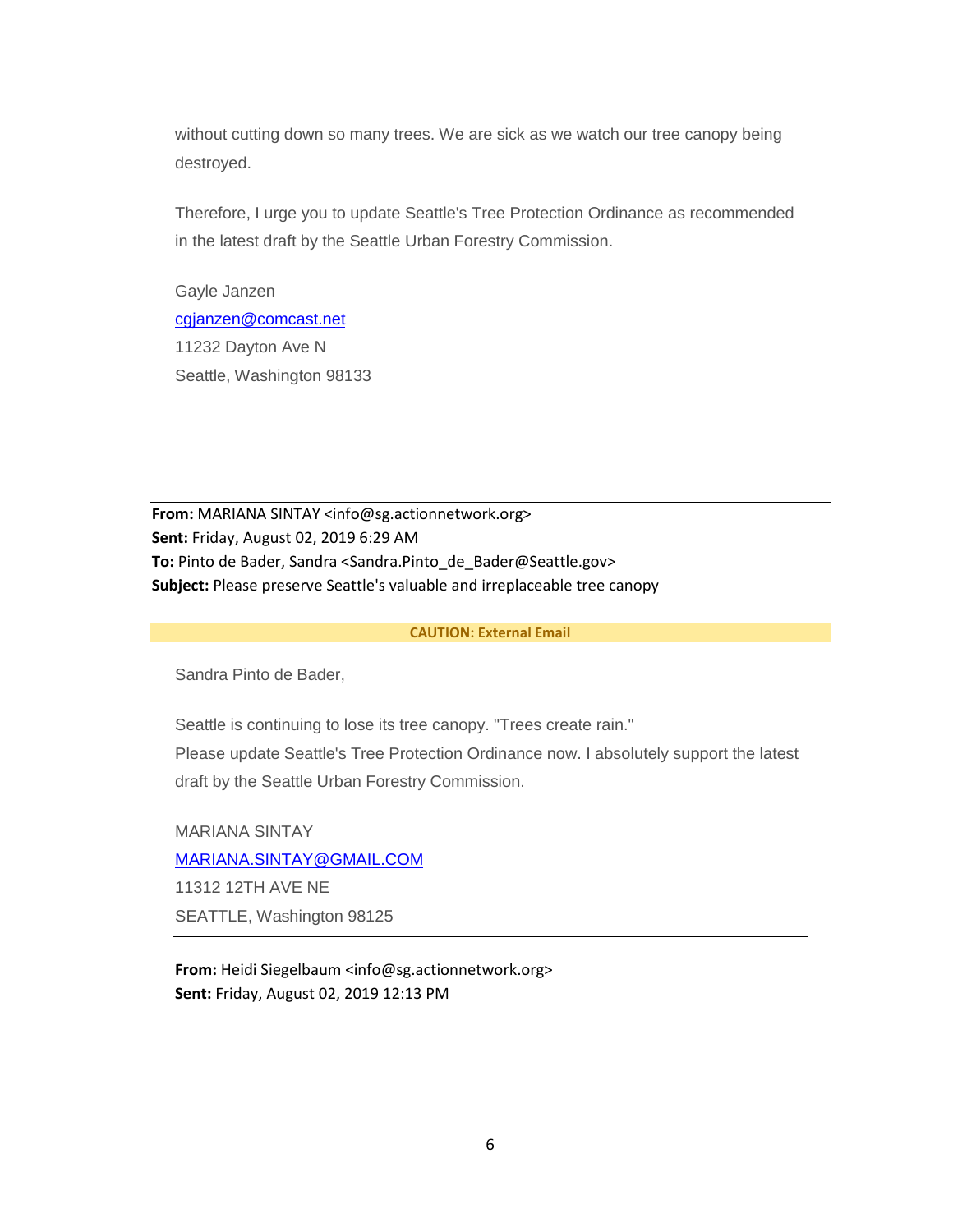**To:** Pinto de Bader, Sandra <Sandra.Pinto\_de\_Bader@Seattle.gov> **Subject:** Please preserve Seattle's valuable and irreplaceable tree canopy

# **CAUTION: External Email**

Sandra Pinto de Bader,

Seattle continues to lose its trees, including the most productive, protective and public health giants. Trees provide oxygen, remove pollutants from the air, provide habitat and shade, cool neighborhoods, reduce flooding and pollution and create community. Yet the city's policies, laws and lack of enforcement are leading to the wholesale destruction/removal of mature trees on private land. It is imperative that the City align its climate, health and environmental policies with a unified forestry policy that requires developers and citizens to protect mature trees of any type. Please update Seattle's Tree Protection Ordinance now. I support the latest draft by the Seattle Urban Forestry Commission and increase the number of city wide inspectors and arborists to over 20.

Heidi Siegelbaum [Heidi@calyxsite.com](mailto:Heidi@calyxsite.com) 3018 NW 85th Seattle, Washington 98117

**From:** Charlotte Moss <info@sg.actionnetwork.org> **Sent:** Thursday, July 25, 2019 11:27 PM To: Pinto de Bader, Sandra <Sandra.Pinto de Bader@Seattle.gov> **Subject:** Please preserve Seattle's valuable and irreplaceable tree canopy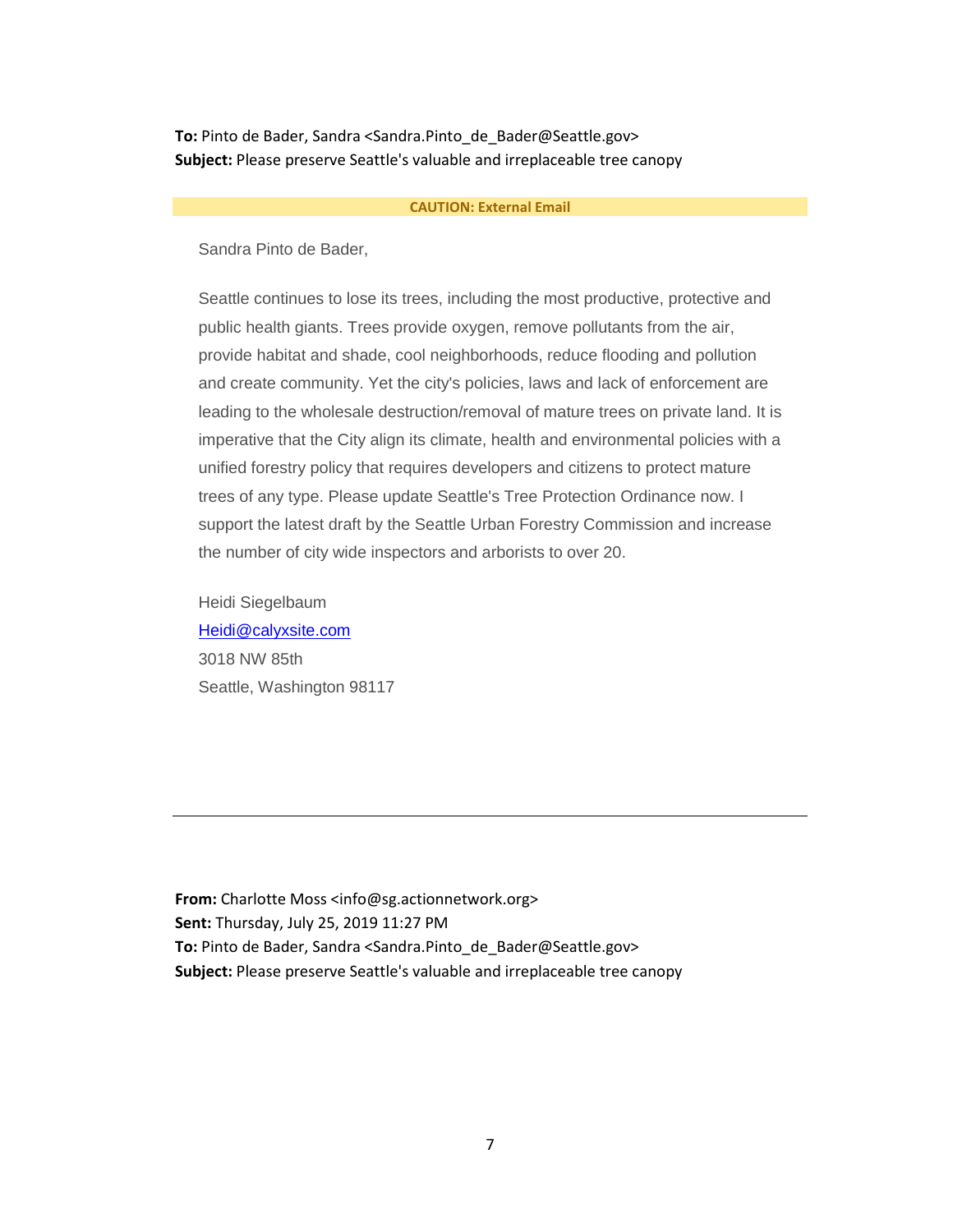#### **CAUTION: External Email**

Sandra Pinto de Bader,

Trees are a vital for healthy air, healthy people, and a healthy planet. Please update Seattle's Tree Protection Ordinance now. I support the latest draft by the Seattle Urban Forestry Commission.

Charlotte Moss [charmoss@gmail.com](mailto:charmoss@gmail.com) Interlake Ave N Seattle, Washington 98103

**From:** David Moehring <dmoehring@consultant.com> **Sent:** Monday, July 29, 2019 12:14 PM **To:** PRC <PRC@seattle.gov>; DOT\_LA <DOT\_LA@seattle.gov> **Subject:** 3032203-LU likely tree grove removal at 8623 37TH AVE S.

**CAUTION: External Email**

Dear Public Resource Center and Seattle Tree Land Applications.

Please check (1) number of trees, and (2) the tree species, and (3) the existence of a Tree Grove at **8623 37TH AVE S**.

This mostly wooded and undeveloped lot has a Builder (Hunny Construction) looking to subdivide it (via a Lot Boundary Adjustment) even with a likely Code-Protected Tree Grove. (SMC 25.11)

The hired arborist is calling for tree species that are not considered protected unless they are part of a grove. A grove extends onto adjacent lots. Seattle GIS says the east portion of the 10,000 sq ft lot has 50% canopy cover, and the west 3000 sq ft lot portion has 50% canopy cover.

Yet, the arborist drawing only calls for a total of 4 significant trees. See the attached GIS map highlighting the east 10,000 sq ft.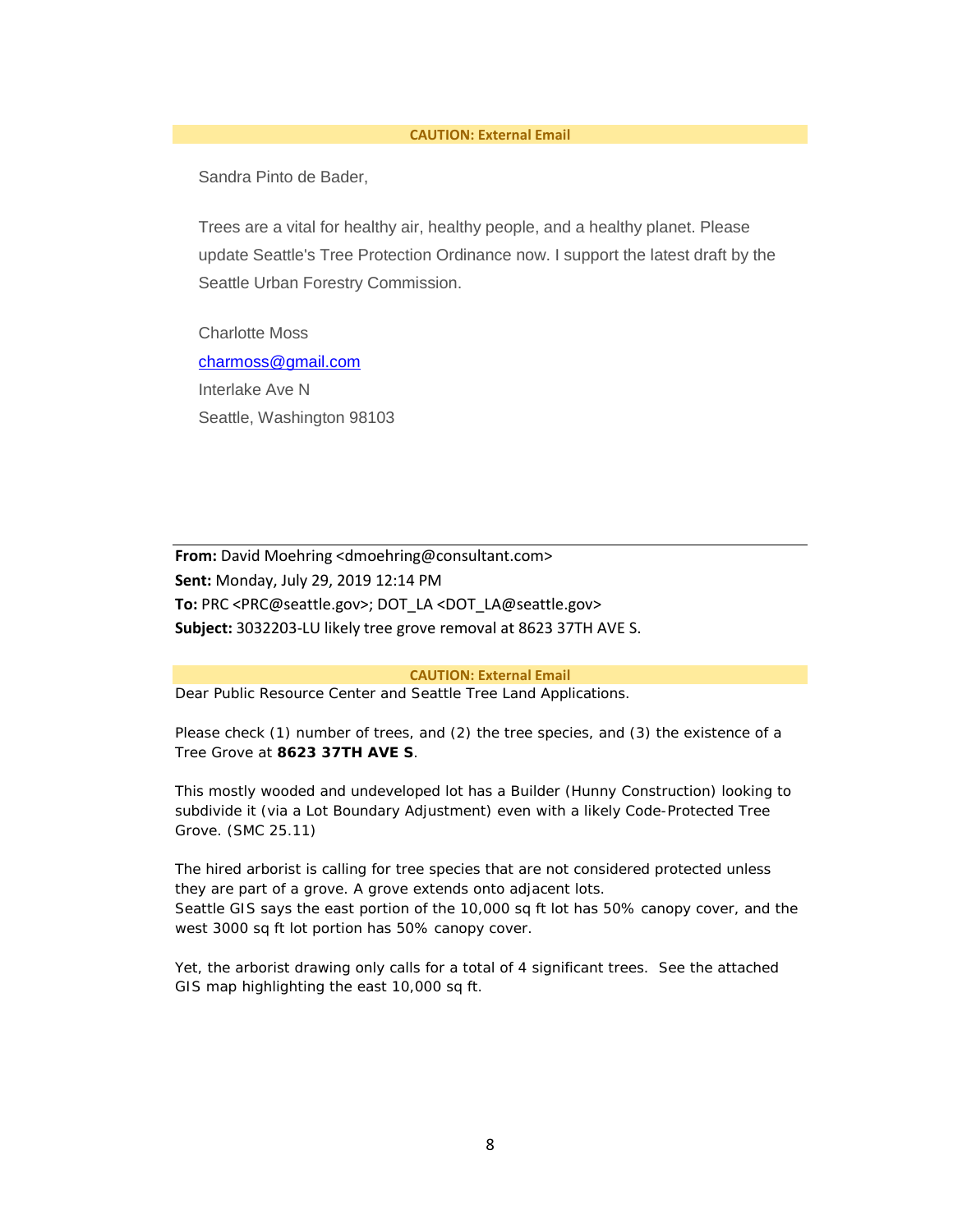We need either a stronger tree ordinance or closer inspection and enforcement.

David Moehring Member, TreePAC 312-965-0634

**From:** Kara Kahler <info@sg.actionnetwork.org> **Sent:** Tuesday, August 06, 2019 5:23 PM **To:** Pinto de Bader, Sandra <Sandra.Pinto\_de\_Bader@Seattle.gov> **Subject:** Seatte Trees

# **CAUTION: External Email**

Sandra Pinto de Bader,

I'm writing to urge you to keep Seattle green for our children. Please update Seattle's Tree Protection Ordinance now. I support the latest draft by the Seattle Urban Forestry Commission.

Thank you for your thoughtful consideration.

Kara

Kara Kahler [kara95@gmail.com](mailto:kara95@gmail.com) 6747 21st Ave NW Seattle, Washington 98117

Sandra Pinto de Bader,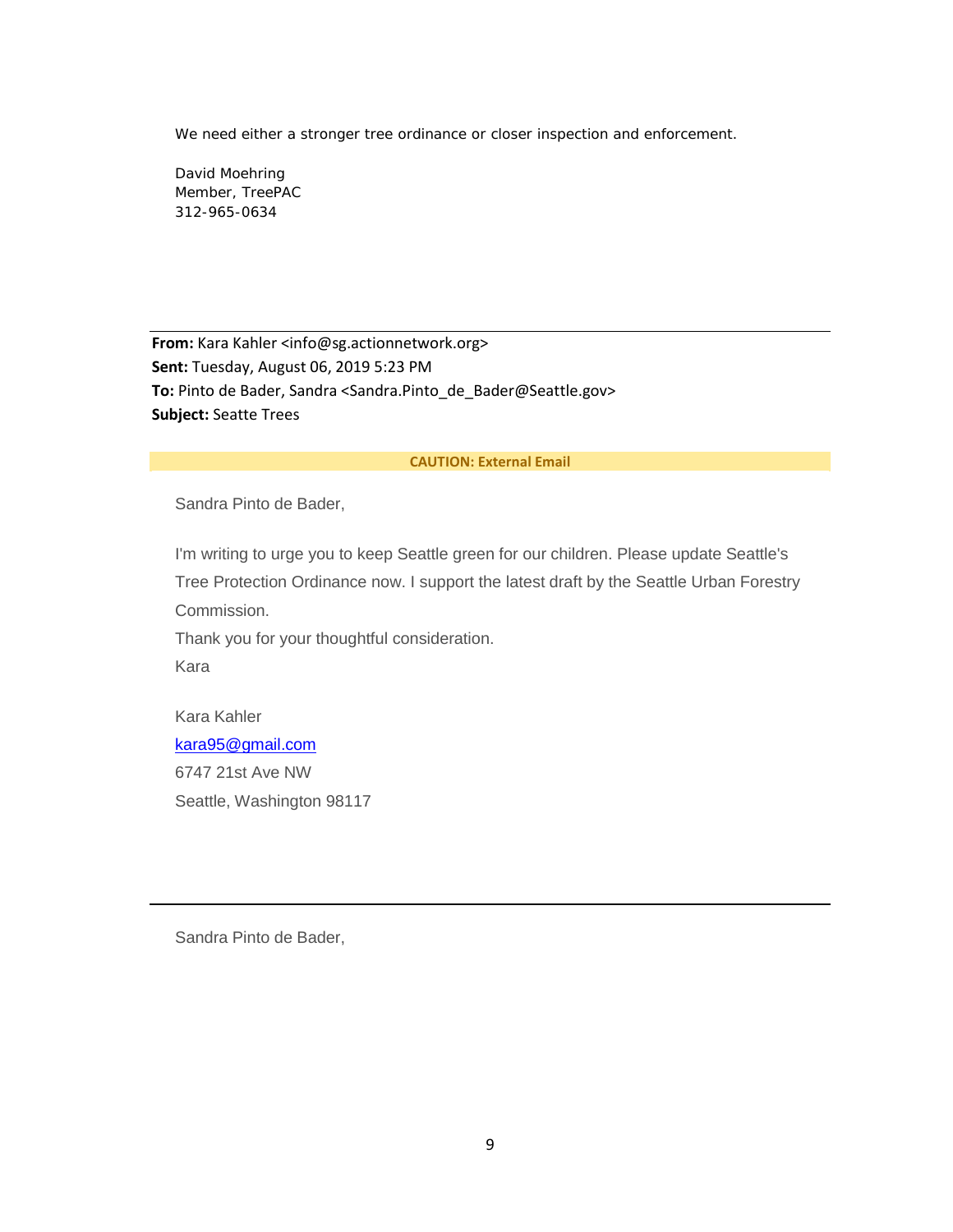Please update Seattle's Tree Protection Ordinance as recommended in the latest draft by the Seattle Urban Forestry Commission.

Patricia Cannon [pattycannon@gmail.com](mailto:pattycannon@gmail.com) 8160 21 Avenue NE Seattle , Washington 98115

**From:** Annie Thoe <info@sg.actionnetwork.org> **Sent:** Wednesday, July 31, 2019 10:09 AM **To:** Pinto de Bader, Sandra <Sandra.Pinto\_de\_Bader@Seattle.gov> **Subject:** Save our legacy tree canopy, Fight Global Warming Now!

#### **CAUTION: External Email**

Sandra Pinto de Bader,

Your are in position to do something right now to stop Seattle from losing our large trees and canopy to fight global warming-- which can't be replaced by planting little ornamental ones. Ethopia is prioritizing tree planting with 350 million trees already planted in one day! It's unimaginable that we keep cutting our large trees down and can't design around them. Aren't we smarter than that- - is greed the only force that runs our government? We can't afford to cut these trees when we need to be planting twice as many more to stop global warming. Temperatures are rising, air and water quality is worsening, fires-- what more evidence and facts do you need to act now? Please update Seattle's Tree Protection Ordinance now. I support the latest draft by the Seattle Urban Forestry Commission. Be the change by enforcing this new updated ordinance- and also pass a budget to enforce it. Enforcement is the critical action we need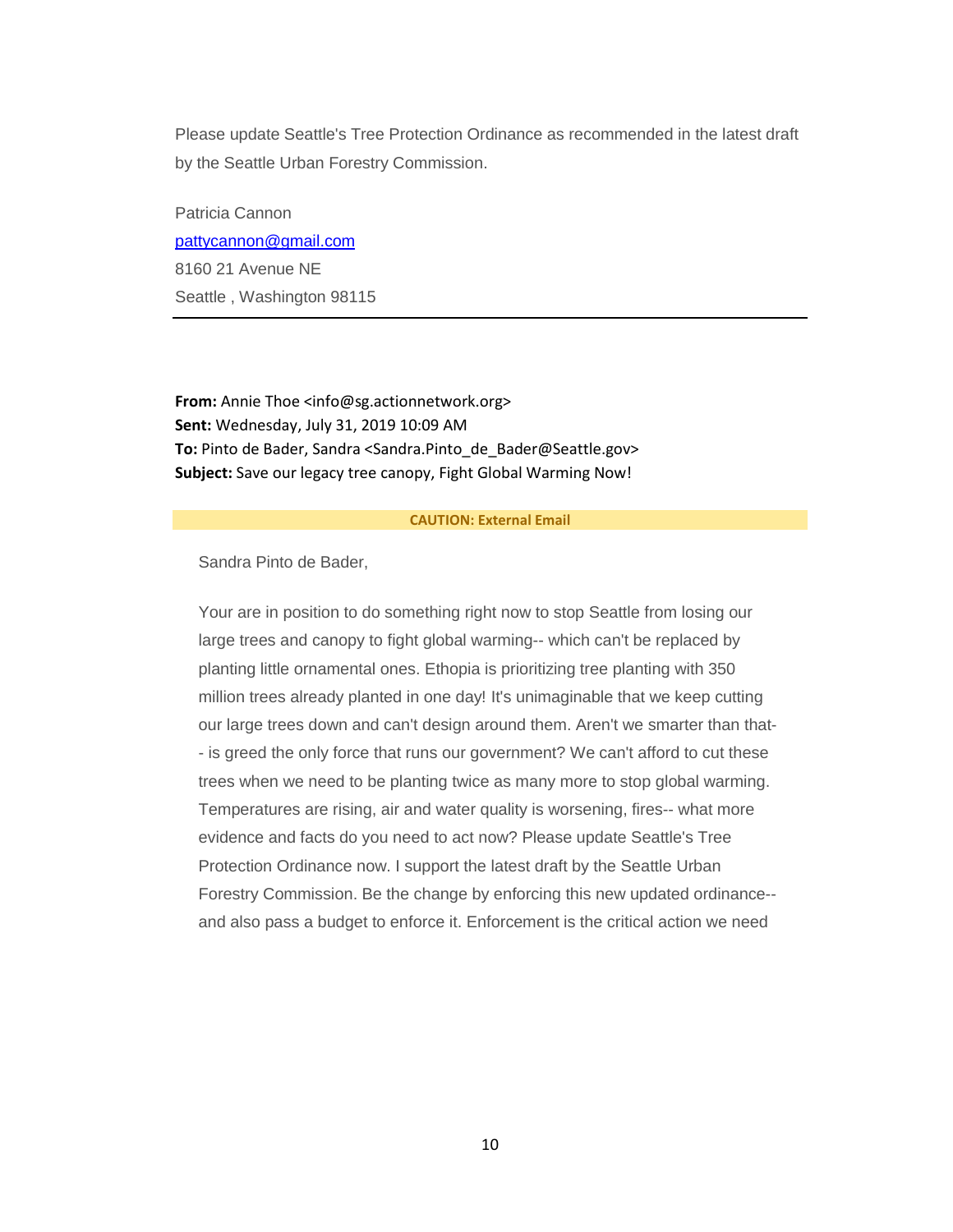to save our trees and keep our country healthy and vibrant. Thank you for your service! Annie Thoe

Annie Thoe [anniethoe@gmail.com](mailto:anniethoe@gmail.com) 2201 NE 120th St Seattle, Washington 98125

**From:** Gayle Janzen <info@sg.actionnetwork.org> **Sent:** Thursday, August 01, 2019 10:54 PM **To:** Pinto de Bader, Sandra <Sandra.Pinto\_de\_Bader@Seattle.gov> **Subject:** I Urge you update the tree ordinance now

### **CAUTION: External Email**

Sandra Pinto de Bader,

Like more and more people in Seattle, I am extremely upset that the developers are allowed to cut down old growth and exceptional trees, so they can put in McMansions. As you are aware, climate change is upon us, so we desperately need a strong, enforceable tree ordinance, and a moratorium on clear cutting until that ordinance is passed. We need more trees - not more McMansions. You can increase housing without cutting down so many trees. We are sick as we watch our tree canopy being destroyed.

Therefore, I urge you to update Seattle's Tree Protection Ordinance as recommended in the latest draft by the Seattle Urban Forestry Commission.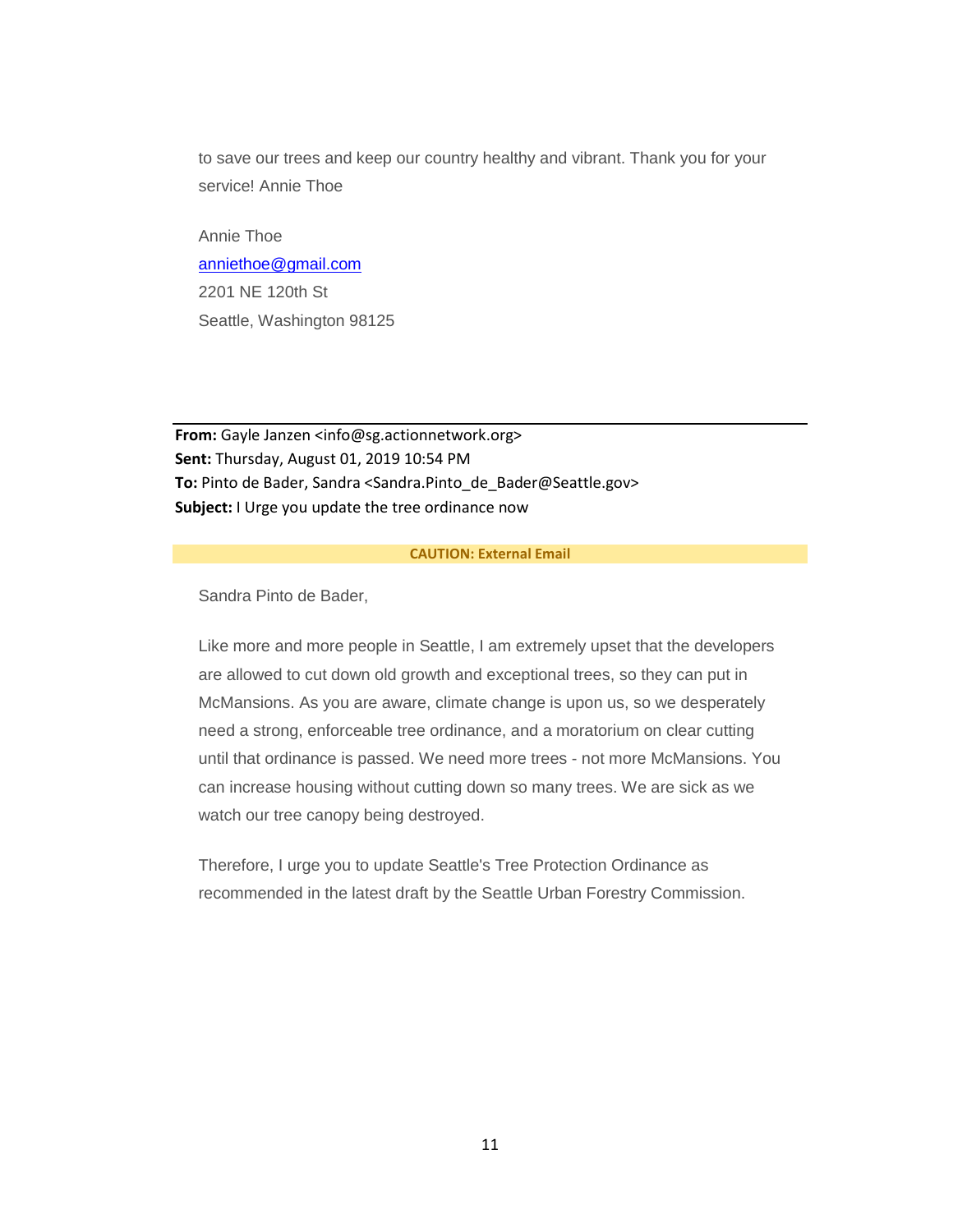Gayle Janzen [cgjanzen@comcast.net](mailto:cgjanzen@comcast.net) 11232 Dayton Ave N Seattle, Washington 98133

**From:** MARIANA SINTAY <info@sg.actionnetwork.org> **Sent:** Friday, August 02, 2019 6:29 AM **To:** Pinto de Bader, Sandra <Sandra.Pinto\_de\_Bader@Seattle.gov> **Subject:** Please preserve Seattle's valuable and irreplaceable tree canopy

## **CAUTION: External Email**

Sandra Pinto de Bader,

Seattle is continuing to lose its tree canopy. "Trees create rain." Please update Seattle's Tree Protection Ordinance now. I absolutely support the latest draft by the Seattle Urban Forestry Commission.

MARIANA SINTAY [MARIANA.SINTAY@GMAIL.COM](mailto:MARIANA.SINTAY@GMAIL.COM) 11312 12TH AVE NE SEATTLE, Washington 98125

**From:** Heidi Siegelbaum <info@sg.actionnetwork.org> **Sent:** Friday, August 02, 2019 12:13 PM **To:** Pinto de Bader, Sandra <Sandra.Pinto\_de\_Bader@Seattle.gov> **Subject:** Please preserve Seattle's valuable and irreplaceable tree canopy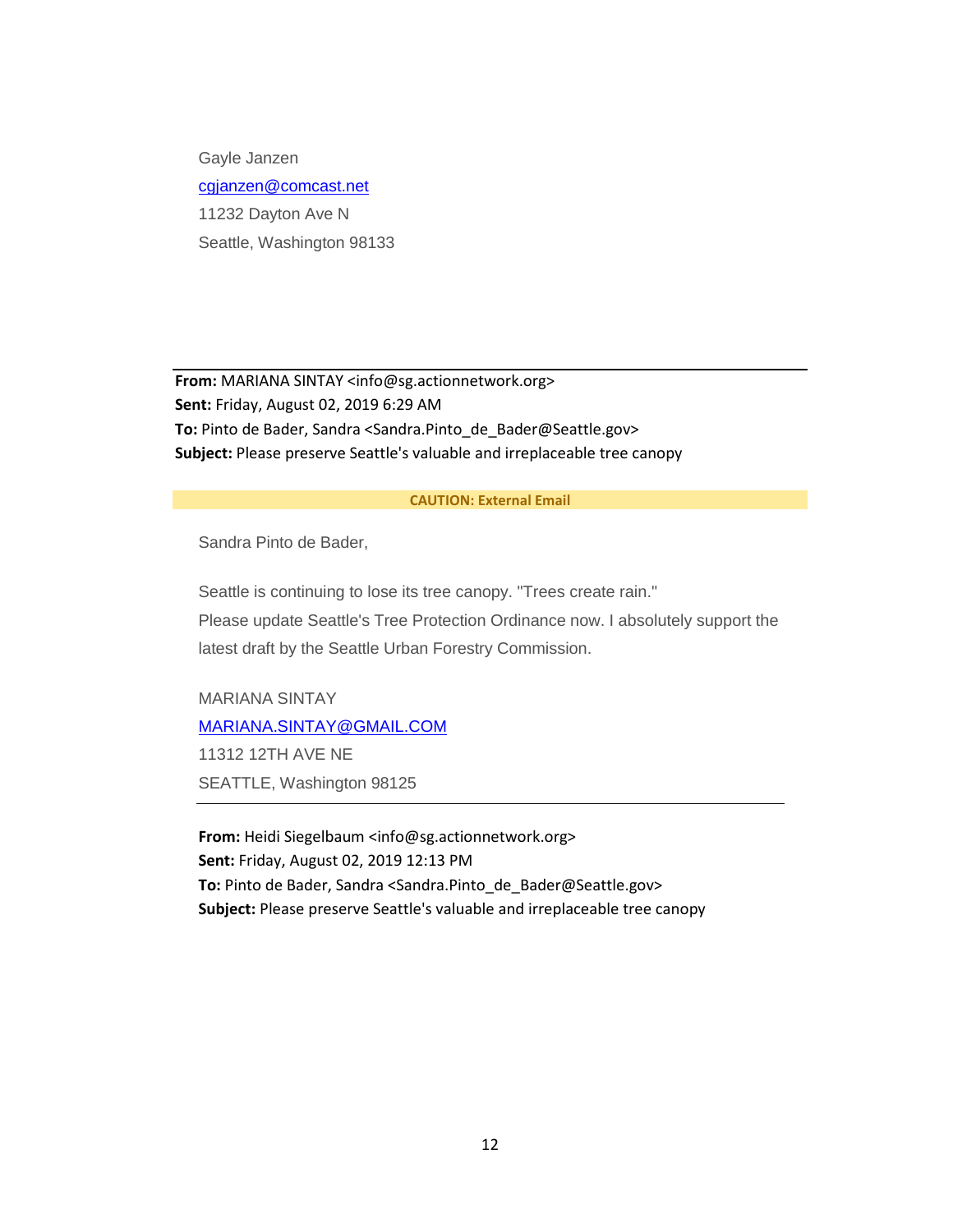# **CAUTION: External Email**

Sandra Pinto de Bader,

Seattle continues to lose its trees, including the most productive, protective and public health giants. Trees provide oxygen, remove pollutants from the air, provide habitat and shade, cool neighborhoods, reduce flooding and pollution and create community. Yet the city's policies, laws and lack of enforcement are leading to the wholesale destruction/removal of mature trees on private land. It is imperative that the City align its climate, health and environmental policies with a unified forestry policy that requires developers and citizens to protect mature trees of any type. Please update Seattle's Tree Protection Ordinance now. I support the latest draft by the Seattle Urban Forestry Commission and increase the number of city wide inspectors and arborists to over 20.

Heidi Siegelbaum [Heidi@calyxsite.com](mailto:Heidi@calyxsite.com) 3018 NW 85th Seattle, Washington 98117

**From:** Charlotte Moss <info@sg.actionnetwork.org> **Sent:** Thursday, July 25, 2019 11:27 PM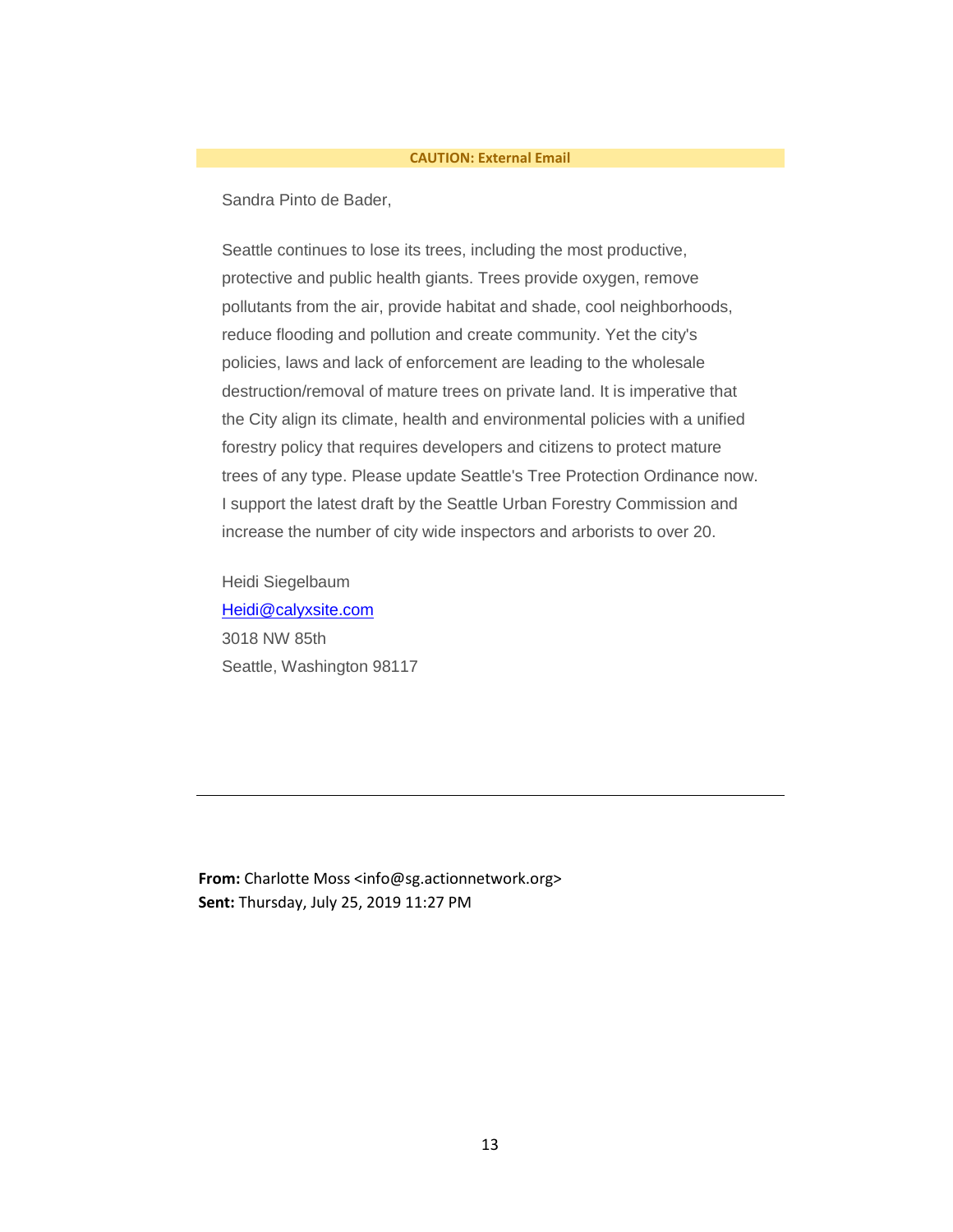**To:** Pinto de Bader, Sandra <Sandra.Pinto\_de\_Bader@Seattle.gov> **Subject:** Please preserve Seattle's valuable and irreplaceable tree canopy

## **CAUTION: External Email**

Sandra Pinto de Bader,

Trees are a vital for healthy air, healthy people, and a healthy planet. Please update Seattle's Tree Protection Ordinance now. I support the latest draft by the Seattle Urban Forestry Commission.

Charlotte Moss [charmoss@gmail.com](mailto:charmoss@gmail.com) Interlake Ave N Seattle, Washington 98103

**From:** David Moehring <dmoehring@consultant.com> **Sent:** Monday, July 29, 2019 12:14 PM **To:** PRC <PRC@seattle.gov>; DOT\_LA <DOT\_LA@seattle.gov> **Subject:** 3032203-LU likely tree grove removal at 8623 37TH AVE S.

### **CAUTION: External Email**

Dear Public Resource Center and Seattle Tree Land Applications.

Please check (1) number of trees, and (2) the tree species, and (3) the existence of a Tree Grove at **8623 37TH AVE S**.

This mostly wooded and undeveloped lot has a Builder (Hunny Construction) looking to subdivide it (via a Lot Boundary Adjustment) even with a likely Code-Protected Tree Grove. (SMC 25.11)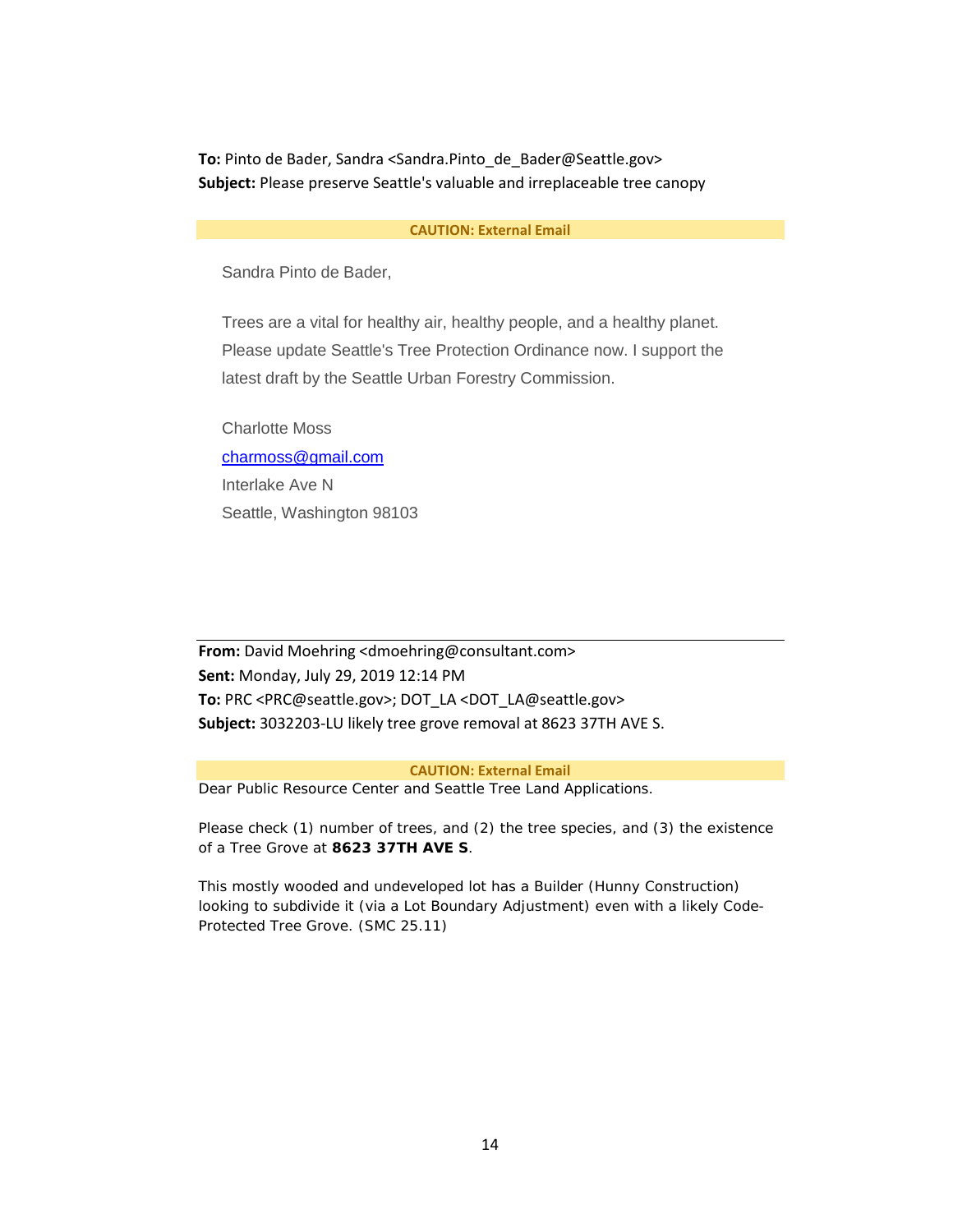The hired arborist is calling for tree species that are not considered protected unless they are part of a grove. A grove extends onto adjacent lots. Seattle GIS says the east portion of the 10,000 sq ft lot has 50% canopy cover, and the west 3000 sq ft lot portion has 50% canopy cover.

Yet, the arborist drawing only calls for a total of 4 significant trees. See the attached GIS map highlighting the east 10,000 sq ft.

We need either a stronger tree ordinance or closer inspection and enforcement.

David Moehring Member, TreePAC 312-965-0634

**From:** Kara Kahler <info@sg.actionnetwork.org> **Sent:** Tuesday, August 06, 2019 5:23 PM **To:** Pinto de Bader, Sandra <Sandra.Pinto\_de\_Bader@Seattle.gov> **Subject:** Seatte Trees

### **CAUTION: External Email**

Sandra Pinto de Bader,

I'm writing to urge you to keep Seattle green for our children. Please update Seattle's Tree Protection Ordinance now. I support the latest draft by the Seattle Urban Forestry Commission.

Thank you for your thoughtful consideration.

Kara

Kara Kahler [kara95@gmail.com](mailto:kara95@gmail.com)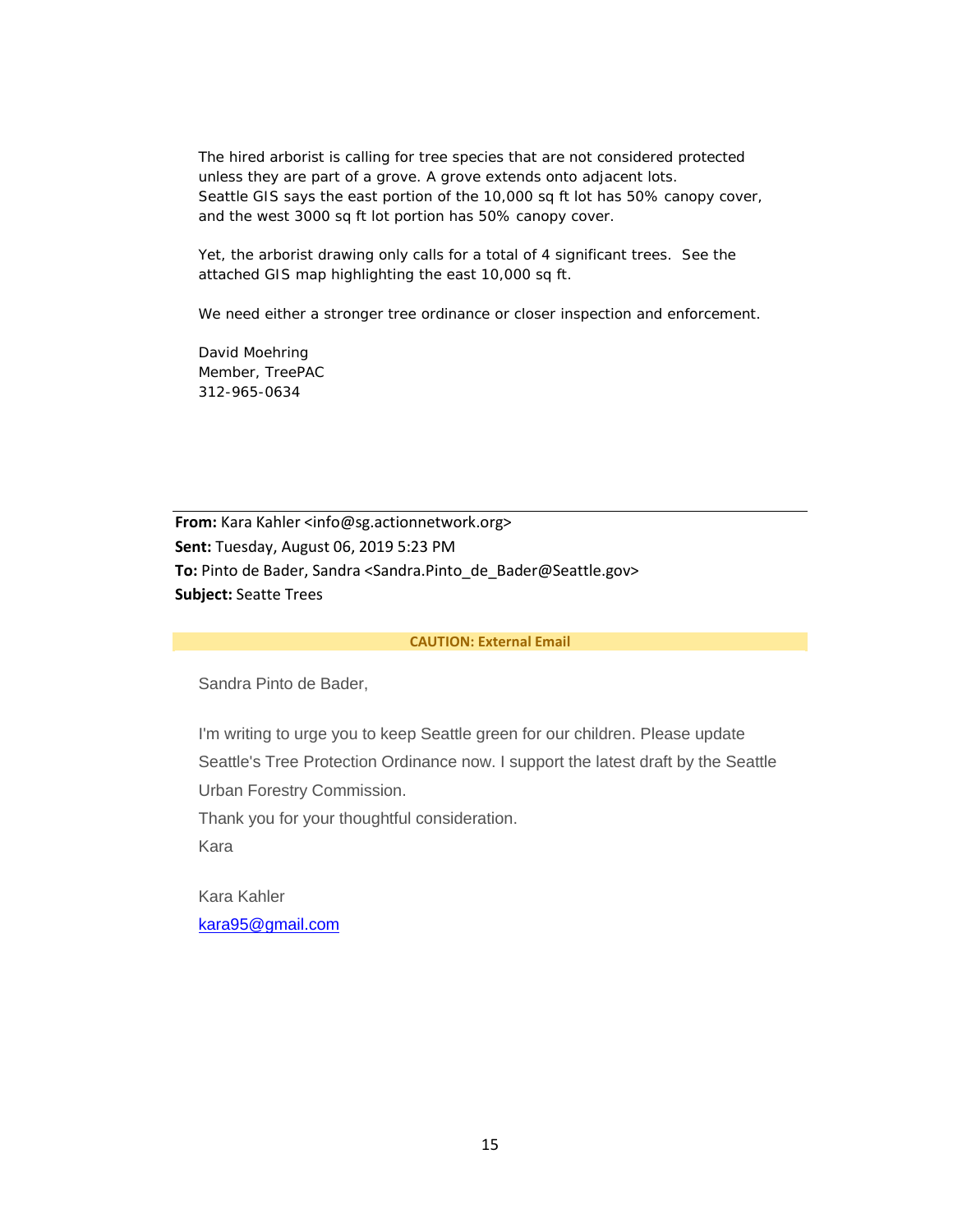6747 21st Ave NW Seattle, Washington 98117

**From:** Lea Hershkowitz <info@sg.actionnetwork.org> **Sent:** Wednesday, August 07, 2019 11:04 AM **To:** Pinto de Bader, Sandra <Sandra.Pinto\_de\_Bader@Seattle.gov> **Subject:** Please preserve Seattle's valuable and irreplaceable tree canopy

# **CAUTION: External Email**

Sandra Pinto de Bader,

Seattle continues to lose its trees. Please update Seattle's Tree Protection Ordinance now. I support the latest draft by the Seattle Urban Forestry Commission.

Lea Hershkowitz [leahershkowitz@gmail.com](mailto:leahershkowitz@gmail.com) 526 19th Avenue East, 315 Seattle, Washington 98112

**From:** Edgar Reyes <info@sg.actionnetwork.org> **Sent:** Wednesday, August 07, 2019 11:06 AM **To:** Pinto de Bader, Sandra <Sandra.Pinto\_de\_Bader@Seattle.gov> **Subject:** Please update the tree ordinance now

**CAUTION: External Email**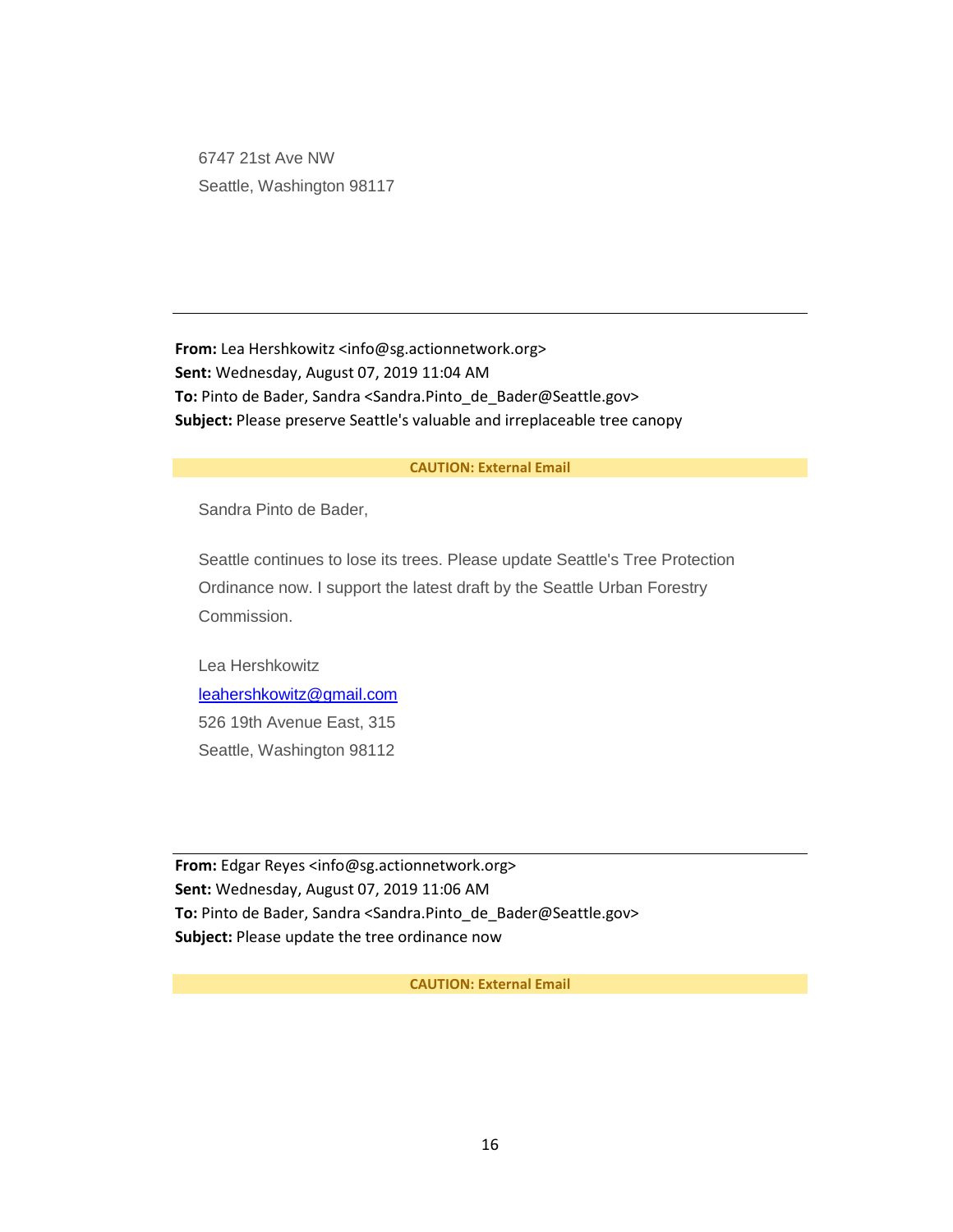Sandra Pinto de Bader,

Please update Seattle's Tree Protection Ordinance as recommended in the latest draft by the Seattle Urban Forestry Commission.

Edgar Reyes [reye5507@gmail.com](mailto:reye5507@gmail.com) 9306 51st Ave Seattle, Washington 98118

**From:** Ida Fischer <info@sg.actionnetwork.org> **Sent:** Wednesday, August 07, 2019 11:12 AM **To:** Pinto de Bader, Sandra <Sandra.Pinto\_de\_Bader@Seattle.gov> **Subject:** I speak for the trees! Please preserve Seattle's valuable and irreplaceable tree canopy

# **CAUTION: External Email**

Sandra Pinto de Bader,

Hello,

Seattle continues to lose its trees, which are a critical part of what makes Seattle so beautiful and a desirable place to live and work. Please update Seattle's Tree Protection Ordinance now. I support the latest draft by the Seattle Urban Forestry Commission. Let's take action before it's too late!

Thank you,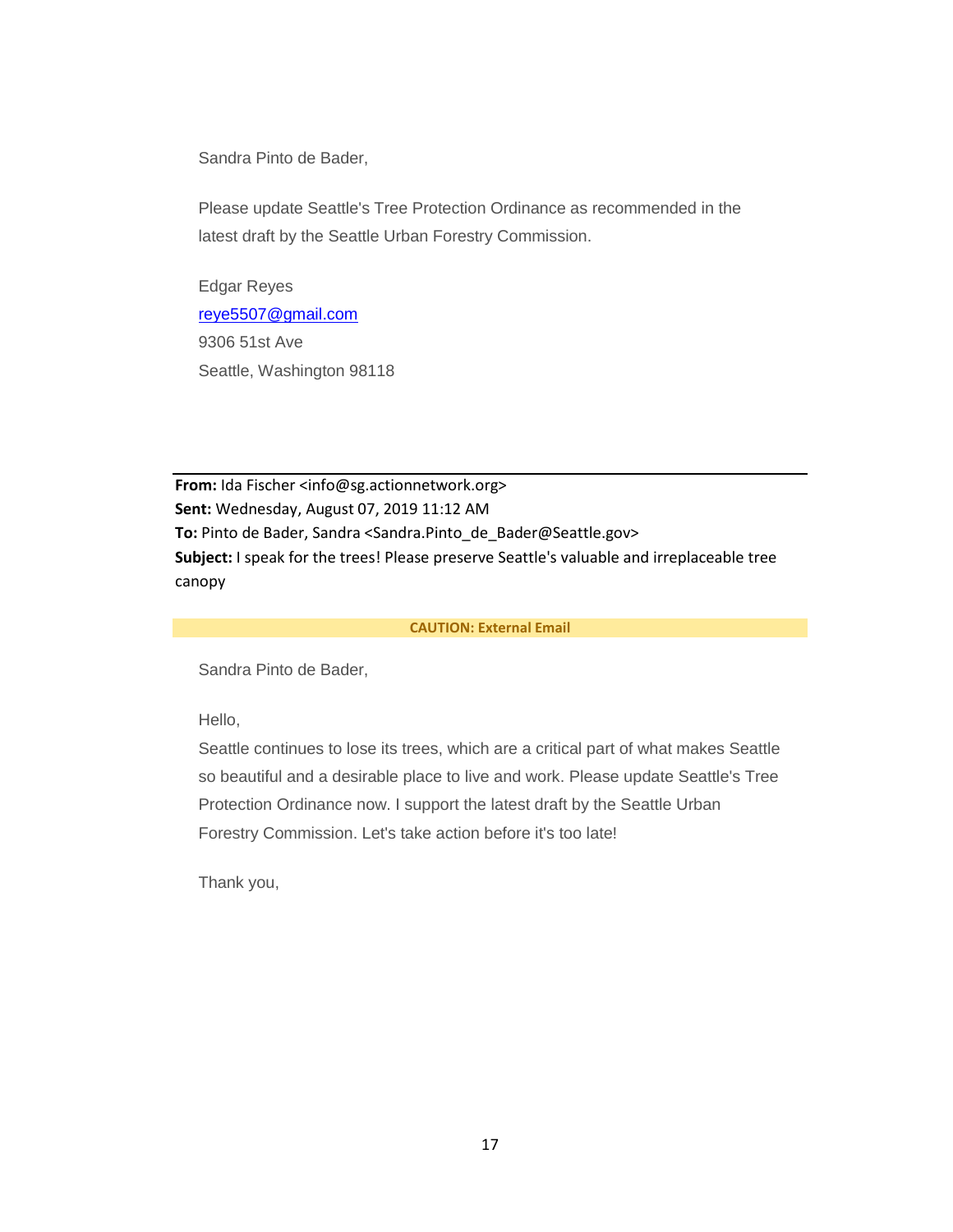Ida Fischer [ida1uwant@gmail.com](mailto:ida1uwant@gmail.com) 3014 Beacon Ave. S. Seattle, Washington 98144

**From:** Kelsey Rudd <info@sg.actionnetwork.org> **Sent:** Wednesday, August 07, 2019 11:13 AM **To:** Pinto de Bader, Sandra <Sandra.Pinto\_de\_Bader@Seattle.gov> **Subject:** Please update the tree ordinance now

# **CAUTION: External Email**

Sandra Pinto de Bader,

Please update Seattle's Tree Protection Ordinance as recommended in the latest draft by the Seattle Urban Forestry Commission.

Kelsey Rudd [kelseyrudd6@gmail.com](mailto:kelseyrudd6@gmail.com) 1700 Taylor Ave N, Apt 504 Seattle, Washington 98109

**From:** Lea Hershkowitz <info@sg.actionnetwork.org> **Sent:** Wednesday, August 07, 2019 11:15 AM **To:** Pinto de Bader, Sandra <Sandra.Pinto\_de\_Bader@Seattle.gov> **Subject:** Please update the tree ordinance now

Ida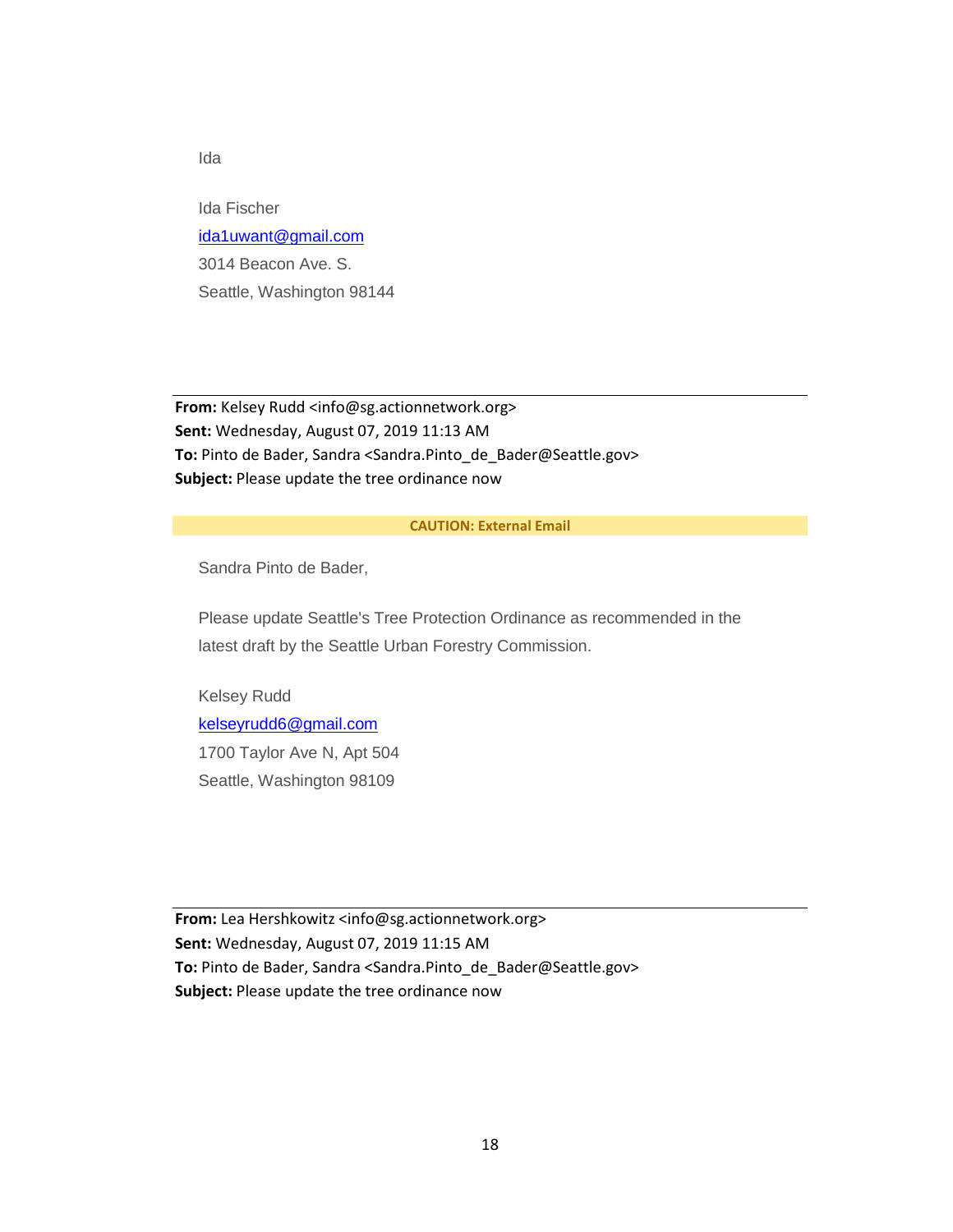# **CAUTION: External Email**

Sandra Pinto de Bader,

Please update Seattle's Tree Protection Ordinance as recommended in the latest draft by the Seattle Urban Forestry Commission.

Lea Hershkowitz [leahershkowitz@gmail.com](mailto:leahershkowitz@gmail.com) 526 19th Avenue East, 315 Seattle, Washington 98112

**From:** Ida Fischer <info@sg.actionnetwork.org> **Sent:** Wednesday, August 07, 2019 11:12 AM **To:** Pinto de Bader, Sandra <Sandra.Pinto\_de\_Bader@Seattle.gov> **Subject:** I speak for the trees! Please preserve Seattle's valuable and irreplaceable tree canopy

# **CAUTION: External Email**

Sandra Pinto de Bader,

Hello,

Seattle continues to lose its trees, which are a critical part of what makes Seattle so beautiful and a desirable place to live and work. Please update Seattle's Tree Protection Ordinance now. I support the latest draft by the Seattle Urban Forestry Commission. Let's take action before it's too late!

Thank you,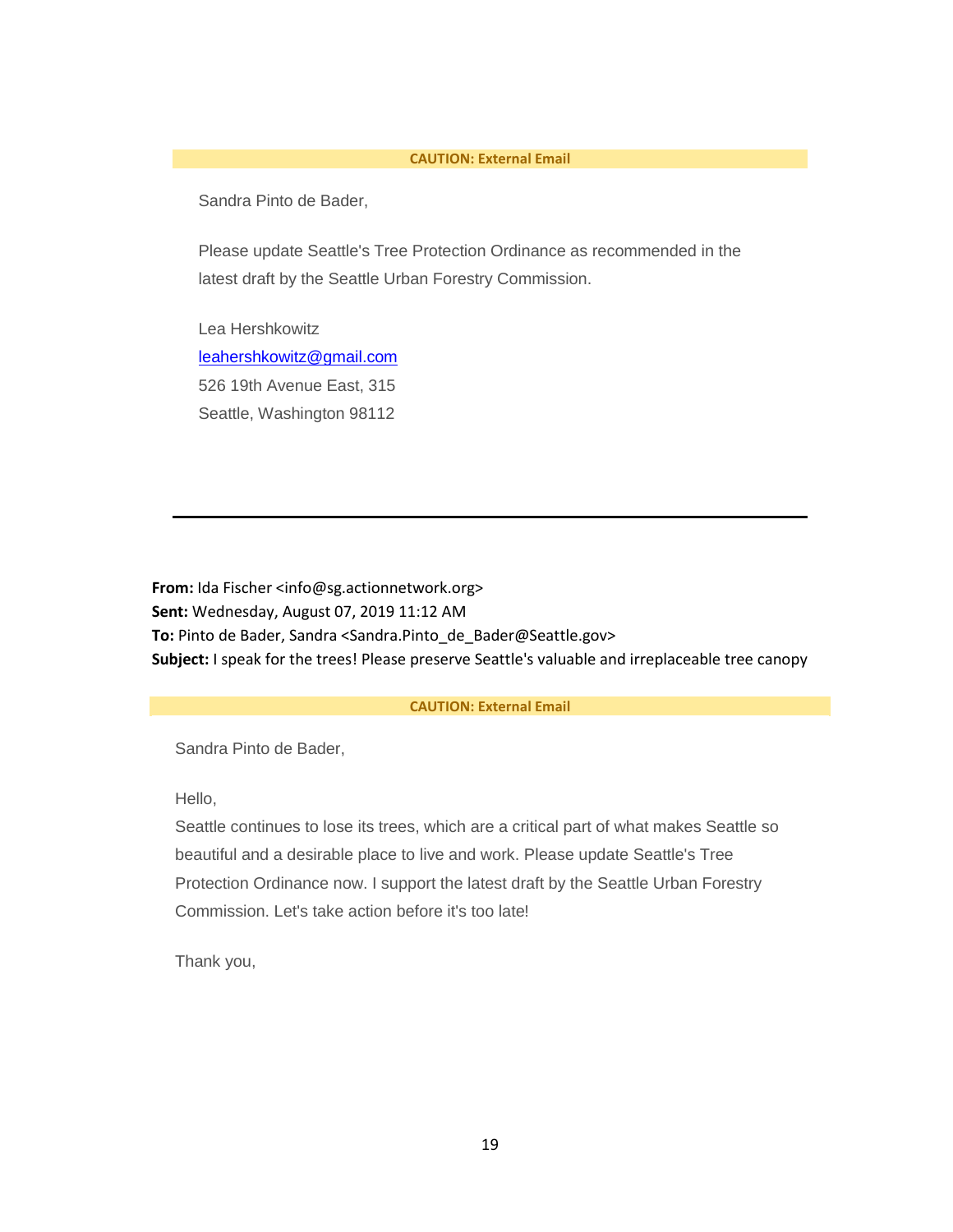Ida Fischer [ida1uwant@gmail.com](mailto:ida1uwant@gmail.com) 3014 Beacon Ave. S. Seattle, Washington 98144

**From:** Ava Coe <info@sg.actionnetwork.org> **Sent:** Thursday, August 08, 2019 11:35 AM **To:** Pinto de Bader, Sandra <Sandra.Pinto\_de\_Bader@Seattle.gov> **Subject:** Problems with Tree Protection

### **CAUTION: External Email**

Sandra Pinto de Bader,

I'm writing in support of updates to Seattle's Tree Protection Ordinance, and would like to share an example of why this is important as it relates to tree removal that recently happened on my block. A developer, who bought a lot that is covered in trees on our street, was able to cut down a 100 year old cedar tree without a permit because of the loophole that exists that if you get an arborist to declare a tree dangerous, you do not need a permit or permission to do so. Developers easily have any number of arborists they work with that can give them whatever response they need to bypass the current permitting process and proceed quickly. This tree was a large beautiful tree with eagles, owls and many other species of birds that regularly were seen. In contrast, a different neighbor who was not familiar with how to bypass this law, has been unable to remove a large tree that is non-native and invasive. This is clearly a problematic law when average citizens understand and are led to believe they must act in one way, and developers know how to easily skirt the rules. I believe the developer knew that this law might potentially change, because he told us that he will not start construction until

Ida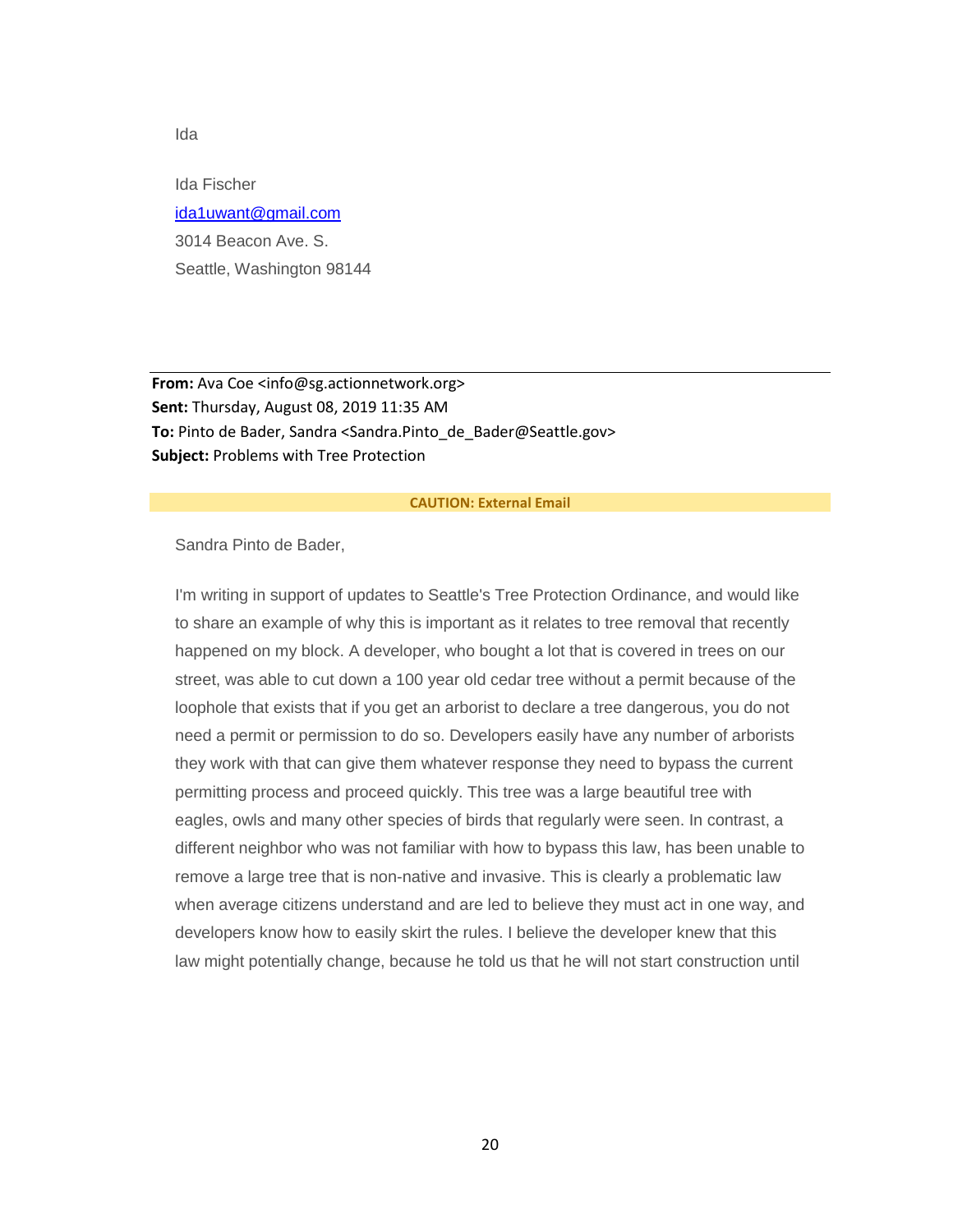December, but he immediately cleared the tree and did nothing else once the sale went through in early July. Please fix this loophole.

Ava Coe [avacoe@gmail.com](mailto:avacoe@gmail.com) 4207 Burke Ave N Seattle, Washington 98103

**From:** Diedra Roesijadi <info@sg.actionnetwork.org> **Sent:** Thursday, August 08, 2019 11:04 AM **To:** Pinto de Bader, Sandra <Sandra.Pinto\_de\_Bader@Seattle.gov> **Subject:** Please preserve Seattle's valuable and irreplaceable tree canopy

# **CAUTION: External Email**

Sandra Pinto de Bader,

Hello,

Do we have any plans to protect Seattle's trees?

I would like our city council to take efforts to promote better tree cover in the city. In Belltown, on 2nd (I think) there is a beautiful block of evergreens lining the street. It is stunning! Can we consider to plant more evergreen trees along our streets? The world desperately needs trees to save our planet. We are supposed to be the evergreen city and all I see is trees getting cut down. Sometimes I see dinky deciduous trees getting planted but they are not enough- nor are they a substitution for the mighty evergreens we have lost due to development.

There are some great ideas through the don't clear cut Seattle group, who I support. What do you think of measures to better protect our trees?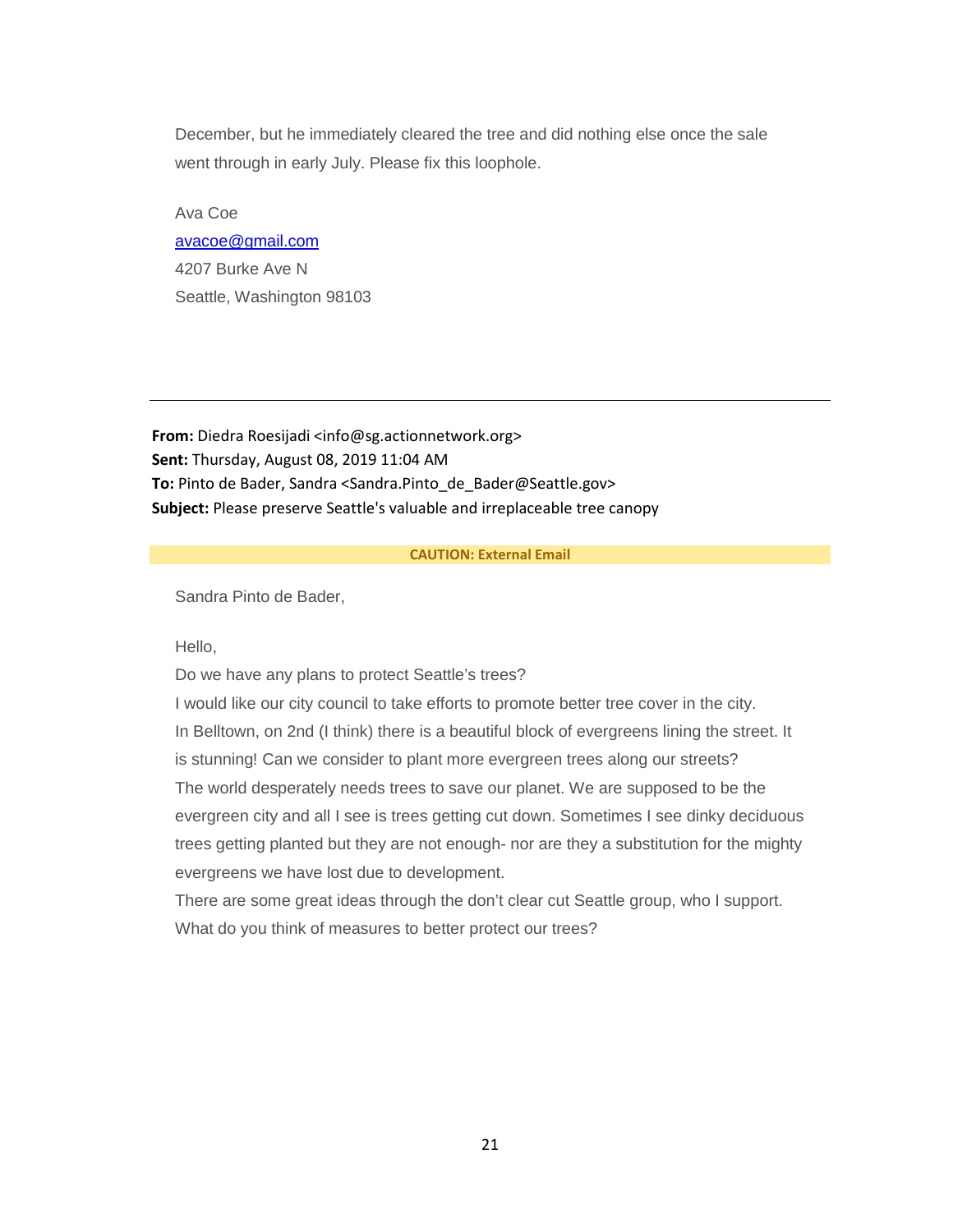Diedra Roesijadi [diedra@live.com](mailto:diedra@live.com) 520 N 77th Street Seattle, Washington 98103

From: Jessica Dixon <info@sg.actionnetwork.org> **Sent:** Thursday, August 08, 2019 12:56 PM **To:** Pinto de Bader, Sandra <Sandra.Pinto\_de\_Bader@Seattle.gov> **Subject:** Please update the tree ordinance now

## **CAUTION: External Email**

Sandra Pinto de Bader,

Please update Seattle's Tree Protection Ordinance as recommended in the latest draft by the Seattle Urban Forestry Commission.

Jessica Dixon [bardjess@msn.com](mailto:bardjess@msn.com) 328 N 71st St Seattle, Washington 98103

**From:** Cynthia Rose <info@sg.actionnetwork.org> **Sent:** Thursday, August 08, 2019 5:41 PM **To:** Pinto de Bader, Sandra <Sandra.Pinto\_de\_Bader@Seattle.gov> **Subject:** Please update the tree ordinance now

**CAUTION: External Email**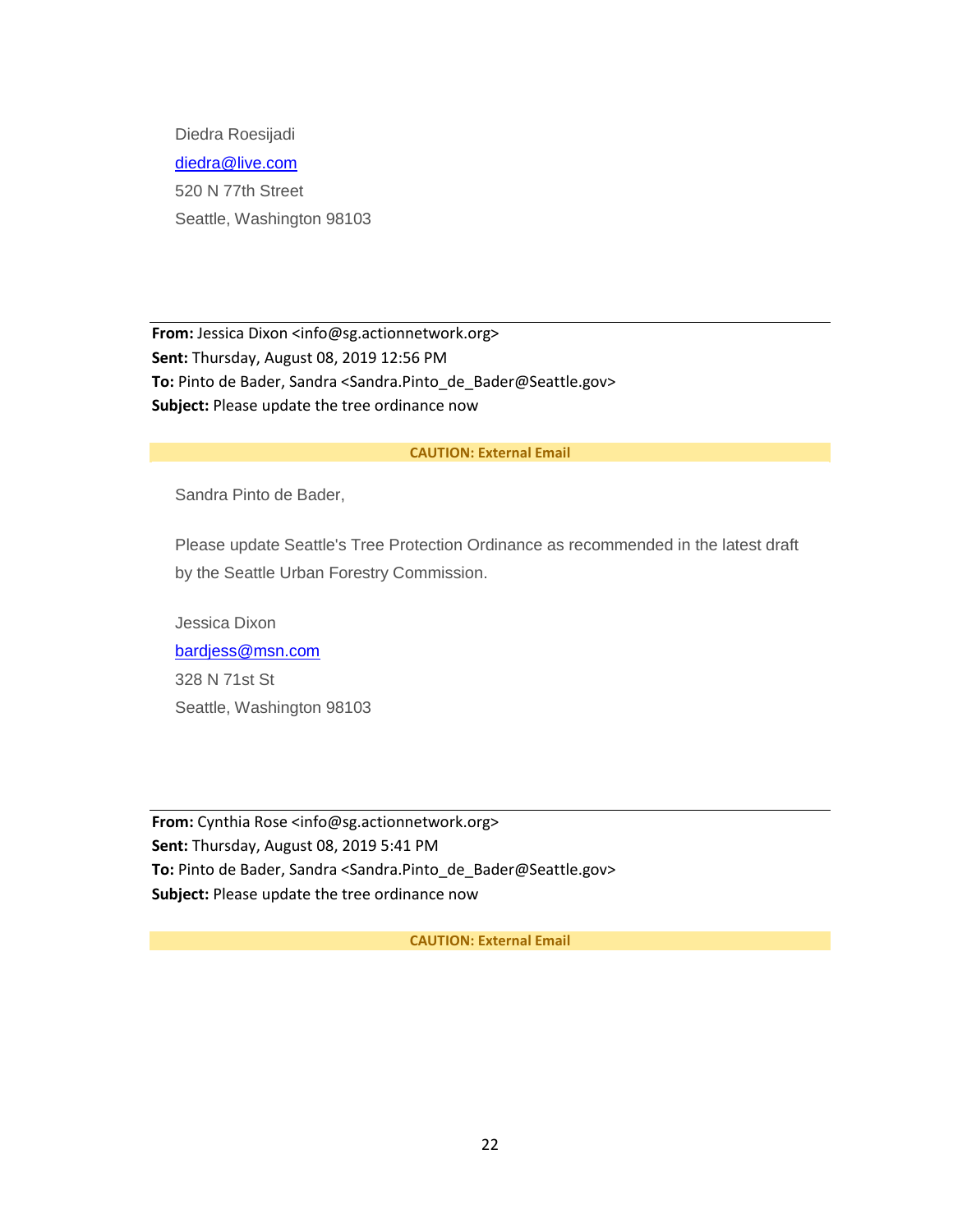Sandra Pinto de Bader,

Please update Seattle's Tree Protection Ordinance as recommended in the latest draft by the Seattle Urban Forestry Commission.

Please establish a citywide database for applying for tree removal and replacement permits and to track changes in the tree canopy.

Also please allow removal of no more than 2 significant non-exceptional trees in 3 years per lot outside development. Recently 8 large trees on one lot were cut down in my neighborhood in Pinehurst/Victory Heights area . The loss is being felt by the whole neighborhood! Please stop this type of clear-cutting in Seattle !!

Cynthia Rose [crose1453@gmail.com](mailto:crose1453@gmail.com) 11557 23rd Ave. NE Seattle, Washington 98125

**From:** Brent McFarlane <info@sg.actionnetwork.org> **Sent:** Friday, August 09, 2019 3:44 PM **To:** Pinto de Bader, Sandra <Sandra.Pinto\_de\_Bader@Seattle.gov> **Subject:** Please preserve Seattle's valuable and irreplaceable tree canopy

## **CAUTION: External Email**

Sandra Pinto de Bader,

Just this week our block at N 125th St (Distrct 5) lost another exceptional tree (35" diameter conifer) with no public posting of intent to remove or apparent proof for the need to remove it.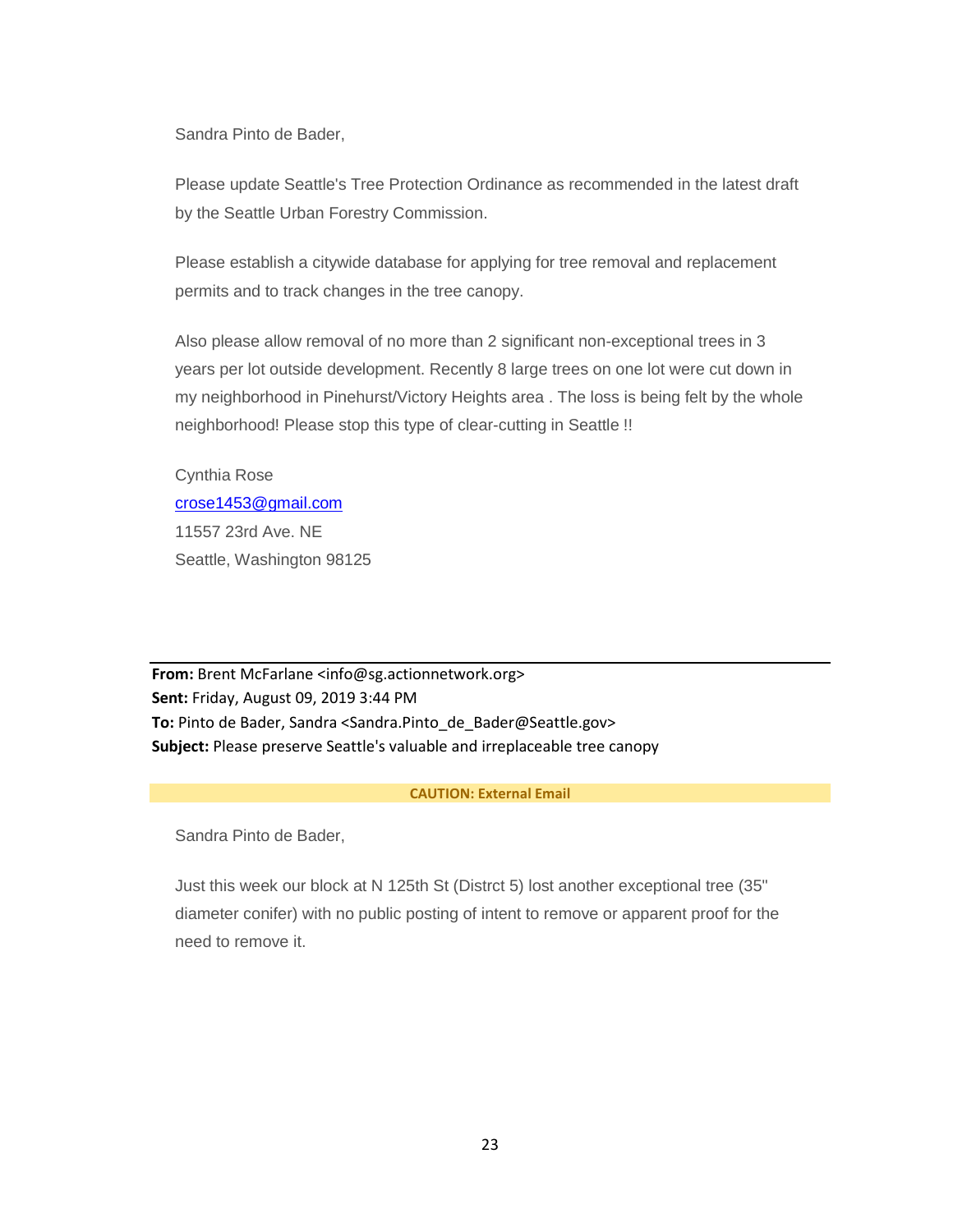Seattle continues to lose its trees. Please update Seattle's Tree Protection Ordinance now. I support the latest draft by the Seattle Urban Forestry Commission.

Brent McFarlane [mcfarmer@mac.com](mailto:mcfarmer@mac.com) 12248 Phinney Ave N Seattle, Washington 98133

**From:** Paige Heggie <info@sg.actionnetwork.org> **Sent:** Friday, August 09, 2019 5:14 PM **To:** Pinto de Bader, Sandra <Sandra.Pinto\_de\_Bader@Seattle.gov> **Subject:** Please preserve Seattle's valuable and irreplaceable tree canopy

# **CAUTION: External Email**

Sandra Pinto de Bader,

My Fremont landlady thinks vegetation is clutter. They once boarded up a nest of baby birds in the attic rafters to wait for them to die, this is the sentiment I am dealing with. After she saw a Democratic political sign on my porch she called an arborist to remove the last tree I had lobbied to save, a 3 story fir cut down by Bloom Tree Service even though 2 reputable arborists had deemed it healthy - 4207 Phinney Ave. N 98103. Seattle continues to lose its trees. Please update Seattle's Tree Protection Ordinance now. I support the latest draft by the Seattle Urban Forestry Commission.

Paige Heggie [paigeheggie@hotmail.com](mailto:paigeheggie@hotmail.com) 4207 Phinney Avenue North, Apt 205 Seattle, Washington 98103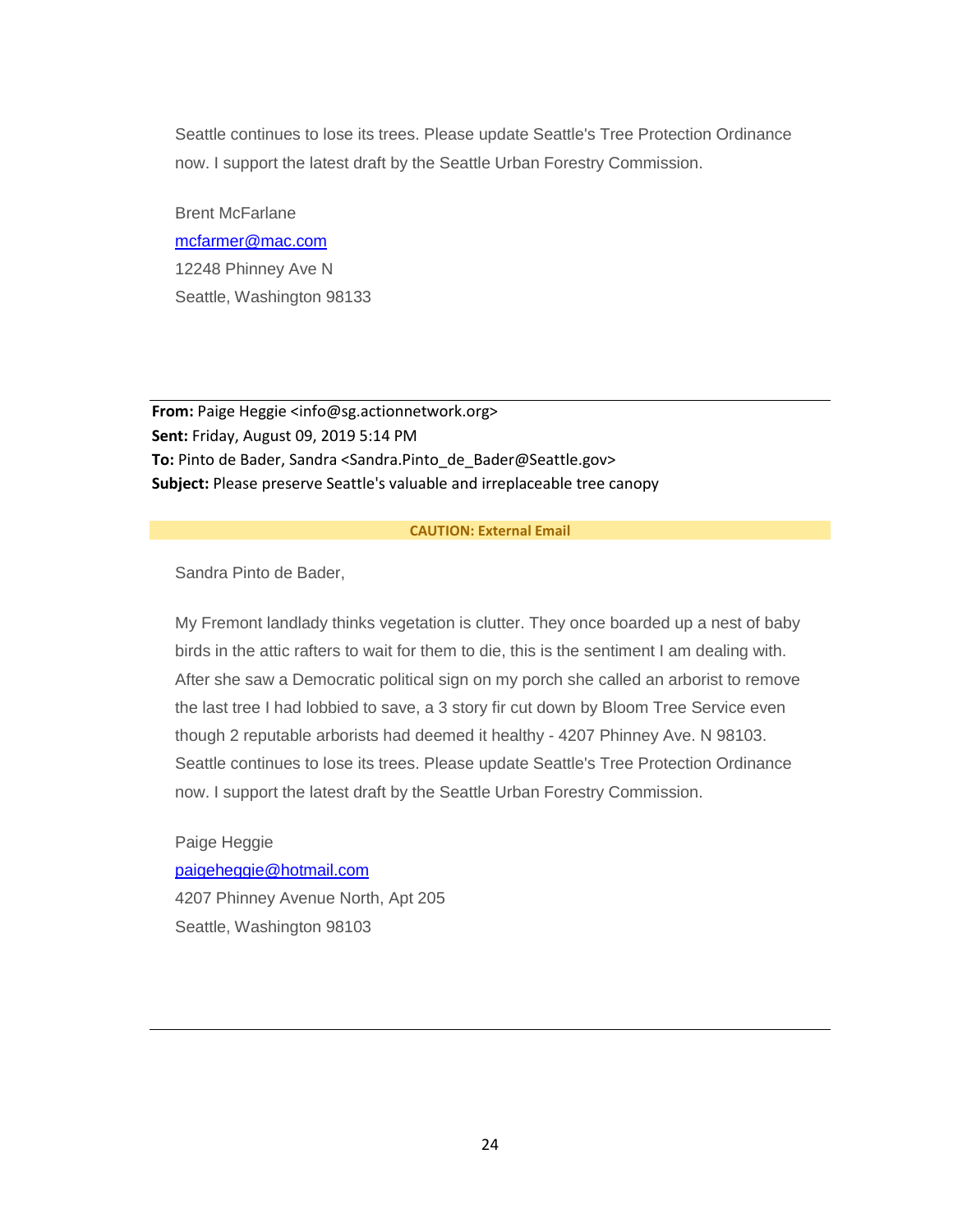**From:** David Moehring <info@sg.actionnetwork.org> **Sent:** Sunday, August 11, 2019 3:19 PM **To:** Pinto de Bader, Sandra <Sandra.Pinto\_de\_Bader@Seattle.gov> **Subject:** Please preserve Seattle's valuable and irreplaceable tree canopy

# **CAUTION: External Email**

Sandra Pinto de Bader,

Seattle continues to lose its maturing trees that once formed a canopy to reduce the impacts of local heat island effects. Please update Seattle's Tree Protection Ordinance now. I support the latest draft by the Seattle Urban Forestry Commission.

David Moehring [dmoehring@consultant.com](mailto:dmoehring@consultant.com) 3444B 23rd Ave W Seattle, Washington 98199

**From:** Barbara Bernard <info@sg.actionnetwork.org> **Sent:** Monday, August 12, 2019 7:54 AM **To:** Pinto de Bader, Sandra <Sandra.Pinto\_de\_Bader@Seattle.gov> **Subject:** Please update the tree ordinance now

# **CAUTION: External Email**

Sandra Pinto de Bader,

Please stop clear cutting Seattle.

4 lots on my block are being developed and the lost of exceptional trees on these sites has been devastating to the urban wildlife creatures. The storm water run off has increased in the alley way resulting in undercutting in the one and only drain at the end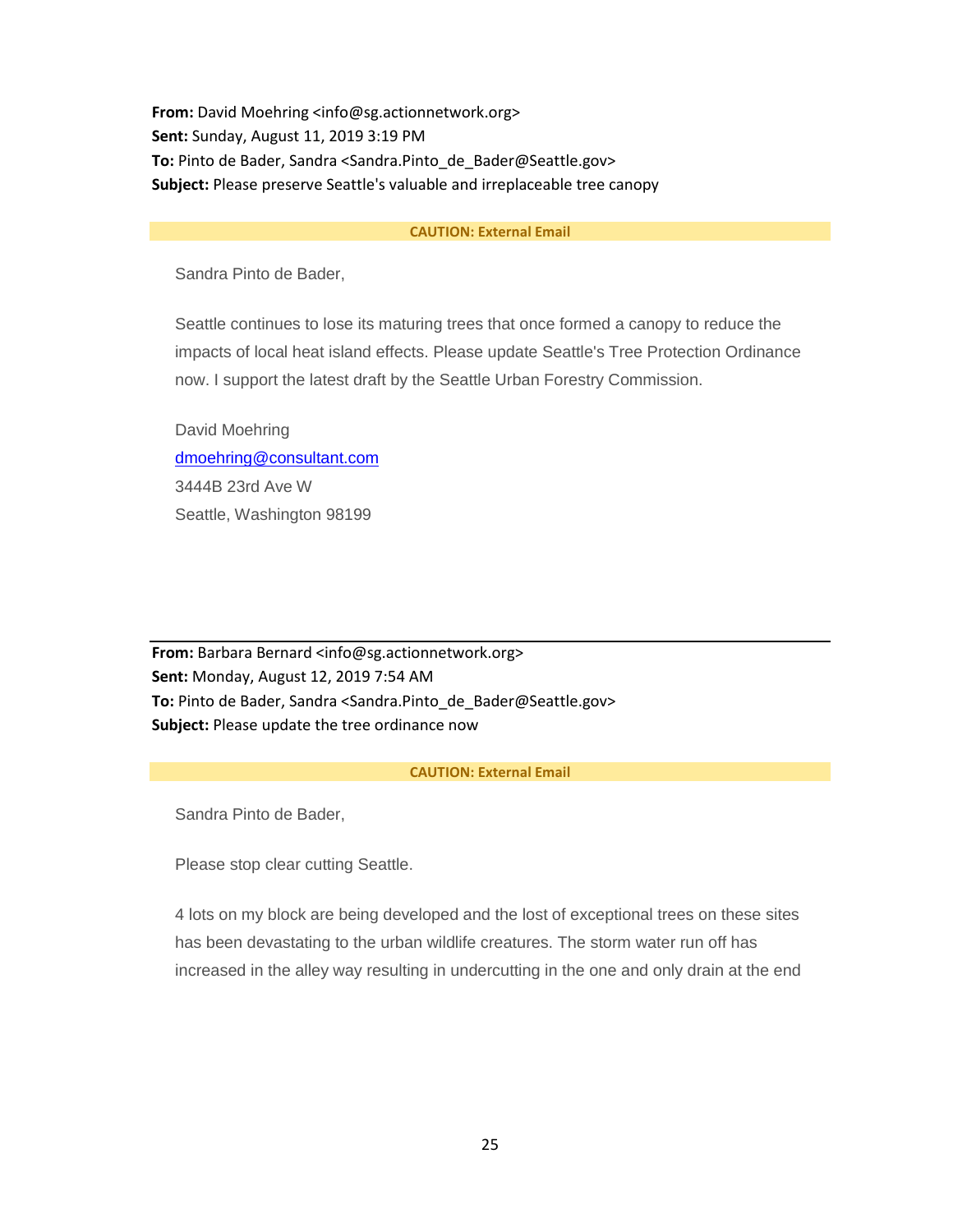of the dead end. The impact has been documented and yet the developments continue.

Please update Seattle's Tree Protection Ordinance as recommended in the latest draft by the Seattle Urban Forestry Commission.

Barbara Bernard [barbara\\_bernard@yahoo.com](mailto:barbara_bernard@yahoo.com) 3010A 31st Ave W Seattle , Washington 98199

**From:** Kjersten Gmeiner <info@sg.actionnetwork.org> **Sent:** Monday, August 12, 2019 8:10 AM **To:** Pinto de Bader, Sandra <Sandra.Pinto\_de\_Bader@Seattle.gov> **Subject:** Please update the tree ordinance now

# **CAUTION: External Email**

Sandra Pinto de Bader,

Please update Seattle's Tree Protection Ordinance as recommended in the latest draft by the Seattle Urban Forestry Commission.

Some of the most important parts:

- Require the replacement of all trees removed that are 6" DBH and larger with trees that in 25 years will reach equivalent canopy volume – either on site or pay an in-lieu fee into a City Tree Replacement and Preservation Fund. Allow the Fund to also accept fines, donations, grants and set up easements.

- Retain current protections for Exceptional Trees and reduce the upper threshold for exceptional trees to 24" DBH, protect tree groves and prohibit trees over 6"DBH being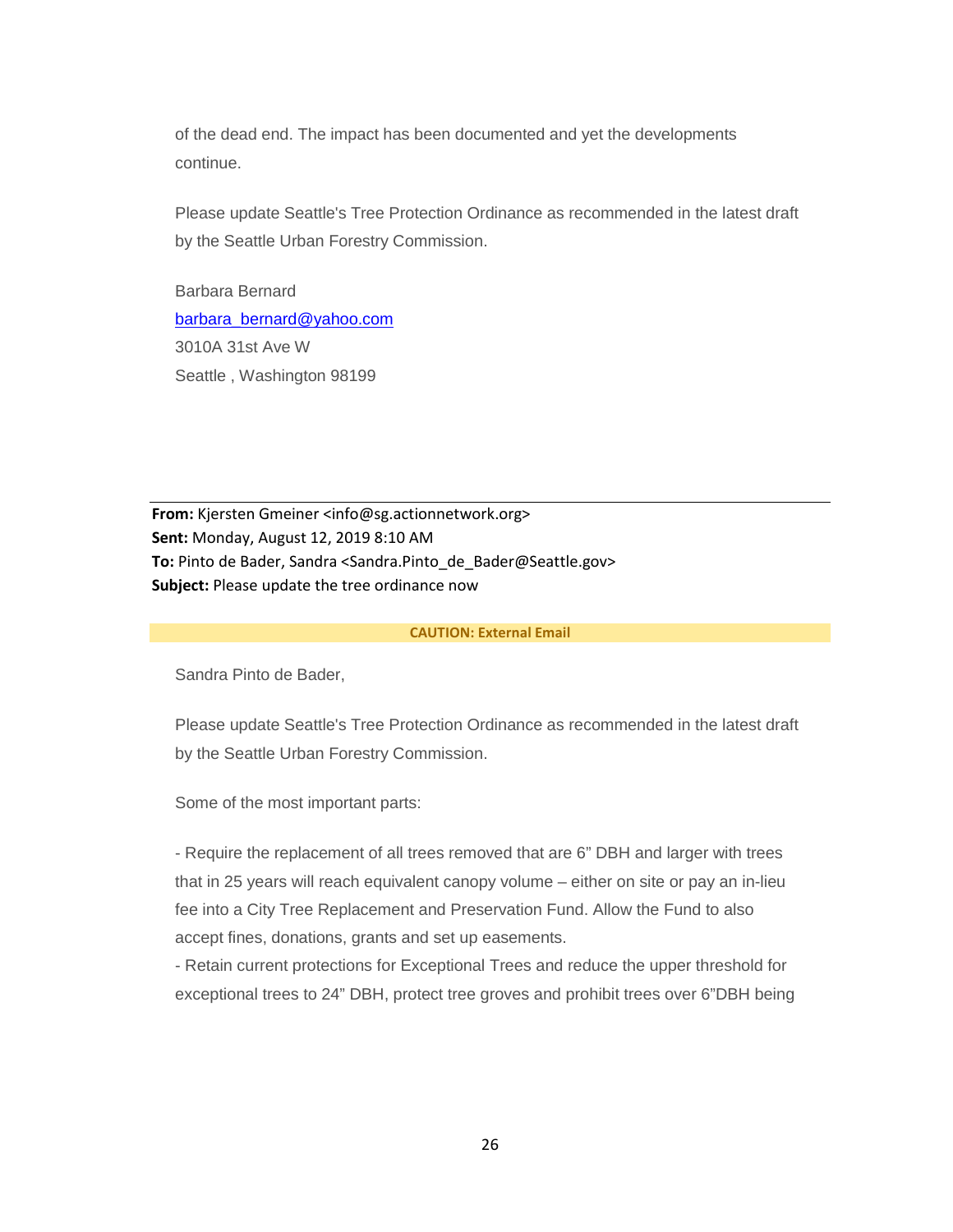removed on undeveloped lots.

Allow removal of no more than 2 significant non-exceptional trees in 3 years per lot outside development

Kjersten Gmeiner [gmeiner.k@gmail.com](mailto:gmeiner.k@gmail.com) 12051 14th NE Seattle, Washington 98125

**From:** Muriel Lawty <info@sg.actionnetwork.org> **Sent:** Monday, August 12, 2019 8:46 AM **To:** Pinto de Bader, Sandra <Sandra.Pinto\_de\_Bader@Seattle.gov> **Subject:** Please preserve Seattle's valuable and irreplaceable tree canopy

# **CAUTION: External Email**

Sandra Pinto de Bader,

Seattle continues to lose its trees. Please update Seattle's Tree Protection Ordinance now. I support the latest draft by the Seattle Urban Forestry Commission. I have fibromyalgia that is triggered by air polution - trees help clean the air. Below are other reasons with which I agree: (copied from the Don'tClearCut Seattle website) Trees provide climate crisis mitigation. Ongoing scientific research confirms that reforestation is among the most effective action that can combat the looming climate crisis. As one of the most environmentally aware cities in the nation, Seattle should be taking the lead in the preservation of our urban forest.

Trees clean the air. According to the Nature Conservancy, leaves can filter out fine particulate matter (PM)—one of the most dangerous forms of air pollution, generated from burning biomass and fossil fuels.

Our urban forest is an integral part of our public health infrastructure. Numerous studies have found trees have proved to aid mental health, decrease obesity, and just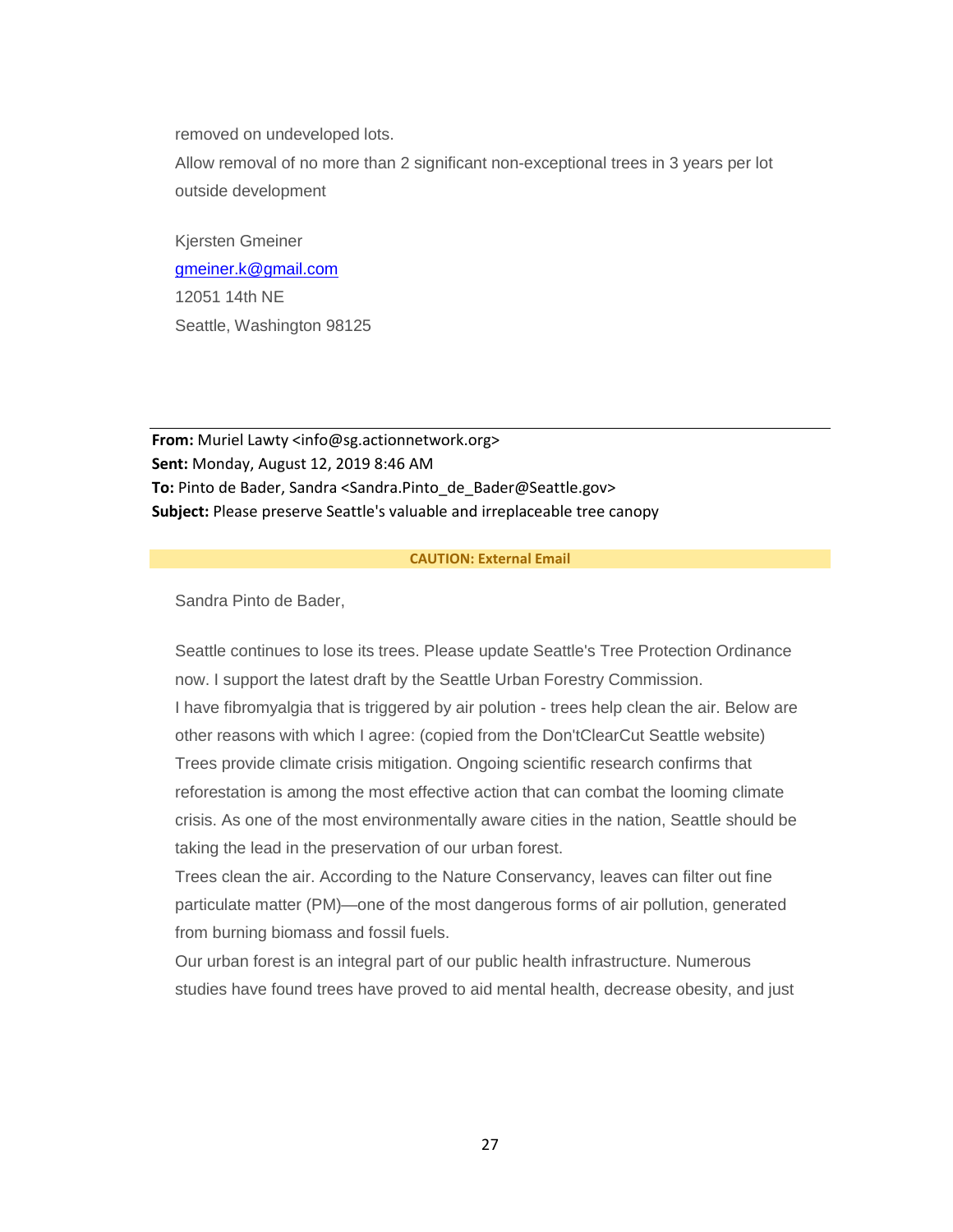generally make people happier.

Urban Heat Island mitigation – Trees are natural and sustainable form of air conditioning. According to the EPA, the heat island effect increases energy costs (e.g., for air conditioning), air pollution levels, and heat-related illness and mortality. This disproportionately impacts low income residents who may not have access to air conditioning. Research published by Climate Central, ranks Seattle as #10 among US cities for urban heat island temperature effects.

Trees are increasingly recognized for their importance in managing runoff and so reducing the toxic runoff into Puget Sound. Their canopies help reduce erosion caused by falling rain. They also provide surface area where rain water lands and evaporates. Roots take up water and help create conditions in the soil that promote infiltration. Trees provide critical habitat for birds and other wildlife. Many birds rely on continuous tree canopy for migration.

Density vs trees is a false choice. Other cities, particularly those designed prior to the automobile, are denser than Seattle and also preserve tree canopy and open space. Vienna Austria, for example, has twice the density, while having more green space than Seattle.

The updated ordinance provides for data collection and reporting. Everyone sees the tree stumps, but it is difficult to accurately determine where all the trees are going. The updated ordinance provides for data collection and reporting. This will enable the city to make informed decisions regarding tree canopy as we move forward.

Certification of tree care professionals (arborists etc) to work in Seattle. The UFC recommended updates to the ordinance require Seattle to license arborists to ensure compliance with laws. This will stop the practice of falsely classifying a healthy tree as hazardous in order to cut it down.

The updated tree ordinance provides predictability and a level playing field to developers.

Muriel Lawty [m.g.lawty@gmail.com](mailto:m.g.lawty@gmail.com)

28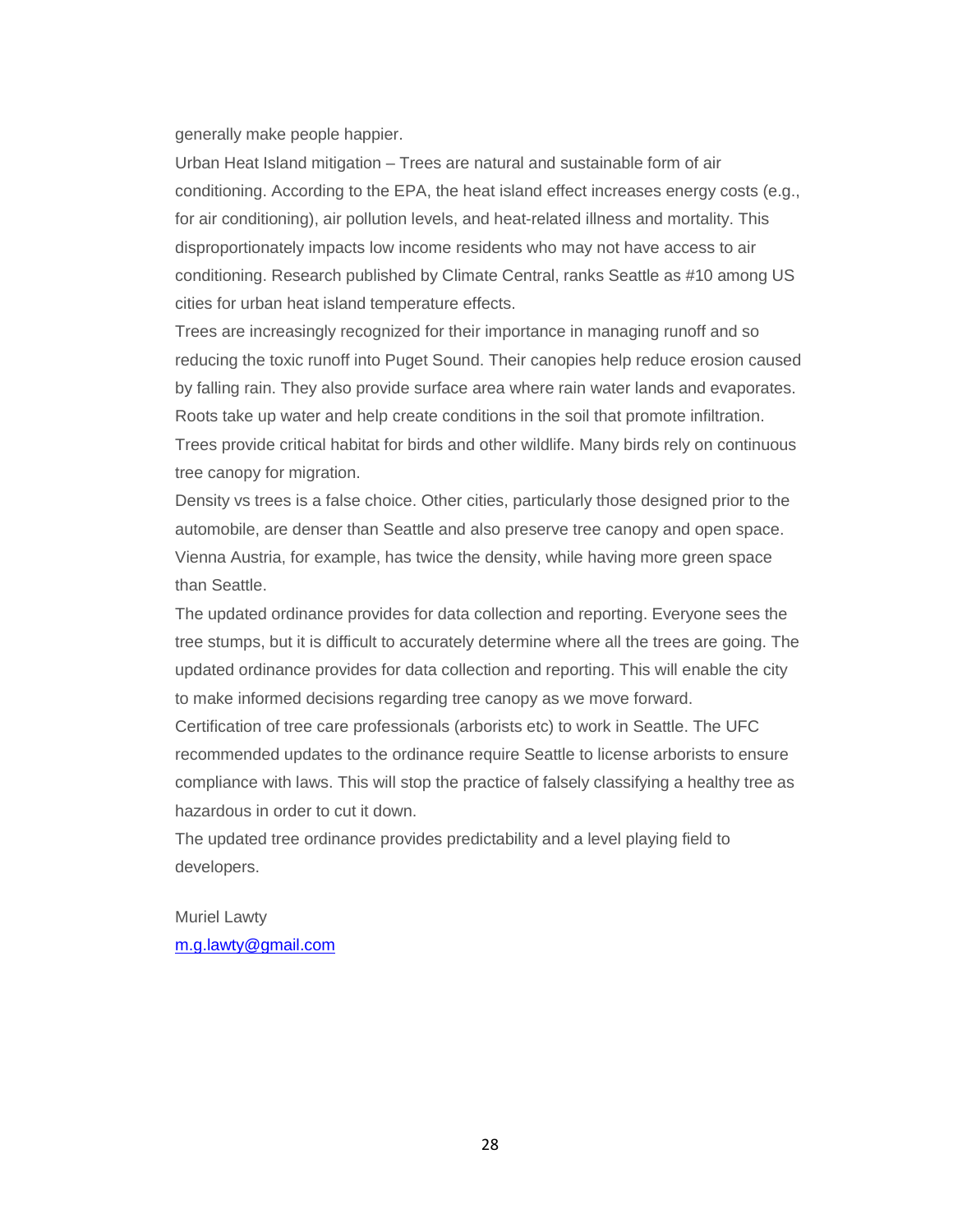3018 NE 137th St #3 Seattle, Washington 98125

**From:** Susan Ward <info@sg.actionnetwork.org> **Sent:** Monday, August 12, 2019 10:58 AM **To:** Pinto de Bader, Sandra <Sandra.Pinto\_de\_Bader@Seattle.gov> **Subject:** Please update the tree ordinance now

# **CAUTION: External Email**

Sandra Pinto de Bader,

It is critical that Seattle's Tree Protection Ordinance be updated and strengthened immediate. The changes recommended in the latest draft by the Seattle Urban Forestry Commission should be incorporated, and funding for more staff to enforce the Code must be provided. Without better enforcement, not even our current tree code is effective. We must prioritize protecting trees of a significant size, require tree-cutting companies to be registered, and require public posting, both online and on streets, of planned tree cutting. Code requirements should be well-publicized. We must recognize the many benefits tree canopy provides to the health of our citizens, and we must treat tree protection more seriously. Pass the Tree ordinance, with the UFC's recommendations, now, please.

Susan Ward [barrettmw@msn.com](mailto:barrettmw@msn.com) 10330 Wallingford N Seattle, Washington 98133

---------

**From:** Melinda Mueller <info@sg.actionnetwork.org> **Sent:** Monday, August 12, 2019 11:05 AM **To:** Pinto de Bader, Sandra <Sandra.Pinto de Bader@Seattle.gov> **Subject:** Please preserve Seattle's valuable and irreplaceable tree canopy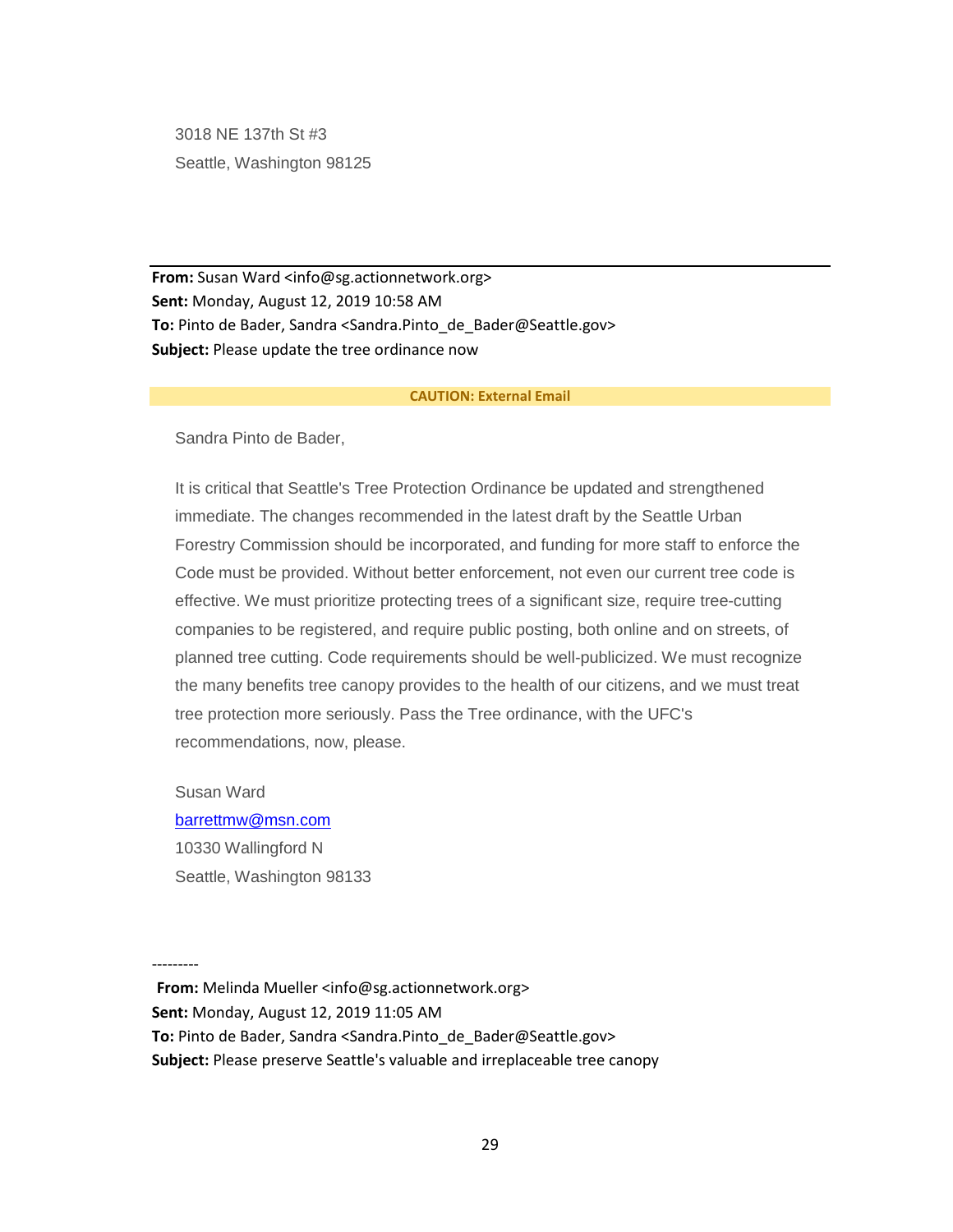#### **CAUTION: External Email**

Sandra Pinto de Bader,

Seattle continues to lose its trees. Please update Seattle's Tree Protection Ordinance now. I support the latest draft by the Seattle Urban Forestry Commission.

I see the loss of trees in my neighborhood. Where new development is built in upzoned areas, the units often abut property lines. What had been yards with trees and shrubs becomes nothing-but-structures, with, at best, narrow planting strips that will never accommodate trees. The developers maximize profits by maximizing units, and more canopy is lost.

This is the wrong direction for addressing climate change.

Melinda Mueller [mueller.melinda@gmail.com](mailto:mueller.melinda@gmail.com) 7704 16th AVE NW Seattle, Washington 98117

----

**From:** Bernice Maslan <info@sg.actionnetwork.org> **Sent:** Monday, August 12, 2019 11:10 AM **To:** Pinto de Bader, Sandra <Sandra.Pinto\_de\_Bader@Seattle.gov> **Subject:** Please update the tree ordinance now

#### **CAUTION: External Email**

Sandra Pinto de Bader,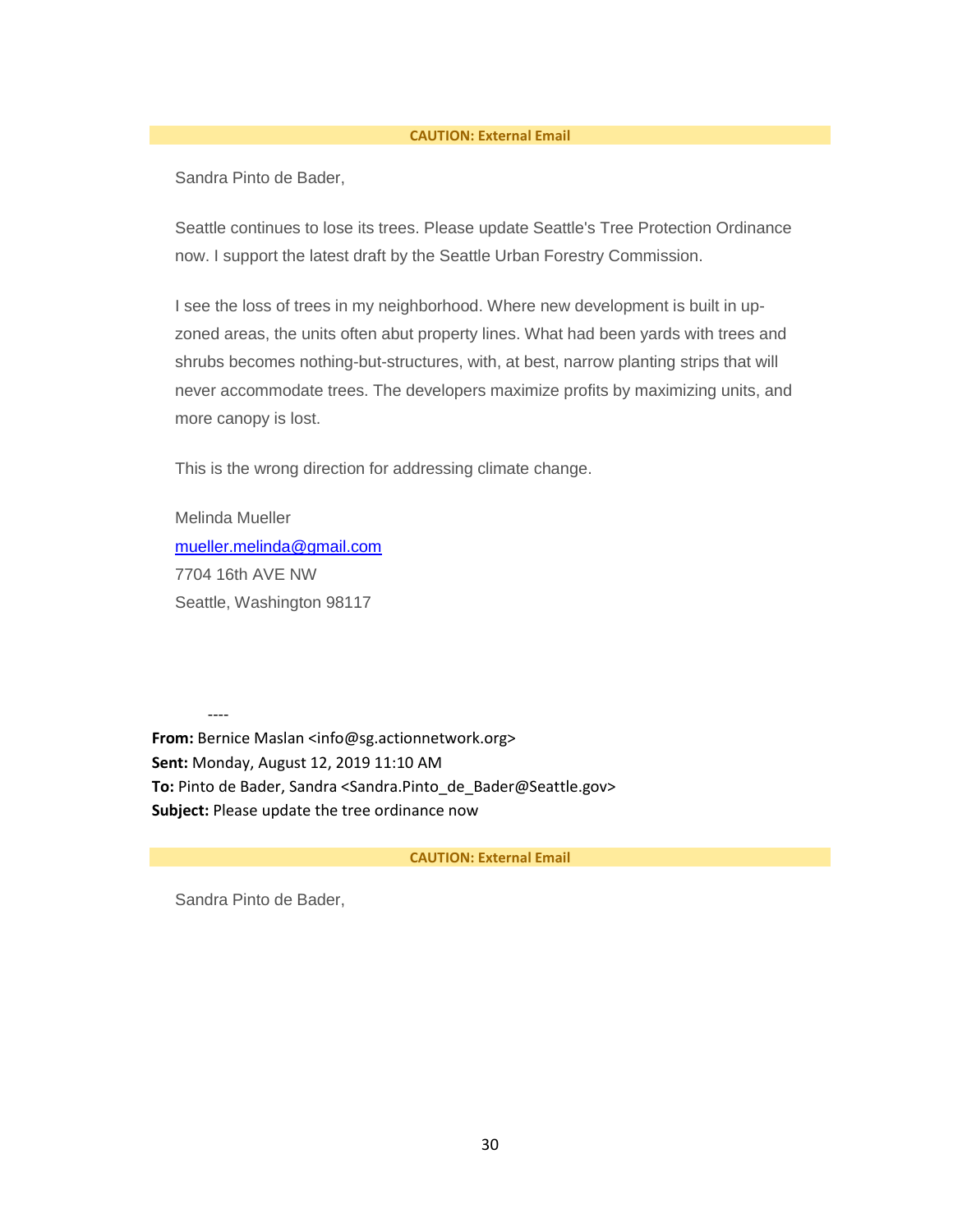Please update Seattle's Tree Protection Ordinance as recommended in the latest draft by the Seattle Urban Forestry Commission. It is shameful that the existing program was evaluated as a big failure and has not been updated. Please protect our trees.

Start by expanding the existing tree removal and replacement permit program, including two week public notice and posting.

The proposed tree ordinance is good. Please allot money for it and approve it this year!

Thank you.

Bernice Maslan Seattle resident since 1972, homeowner since 1979.

Bernice Maslan [bmaslan@yahoo.com](mailto:bmaslan@yahoo.com) 9705 1st Ave NW Seattle, Washington 98117

----

**From:** Heidi Siegelbaum <info@sg.actionnetwork.org> **Sent:** Monday, August 12, 2019 5:36 PM **To:** Pinto de Bader, Sandra <Sandra.Pinto\_de\_Bader@Seattle.gov> **Subject:** Please update the tree ordinance now

**CAUTION: External Email**

Sandra Pinto de Bader,